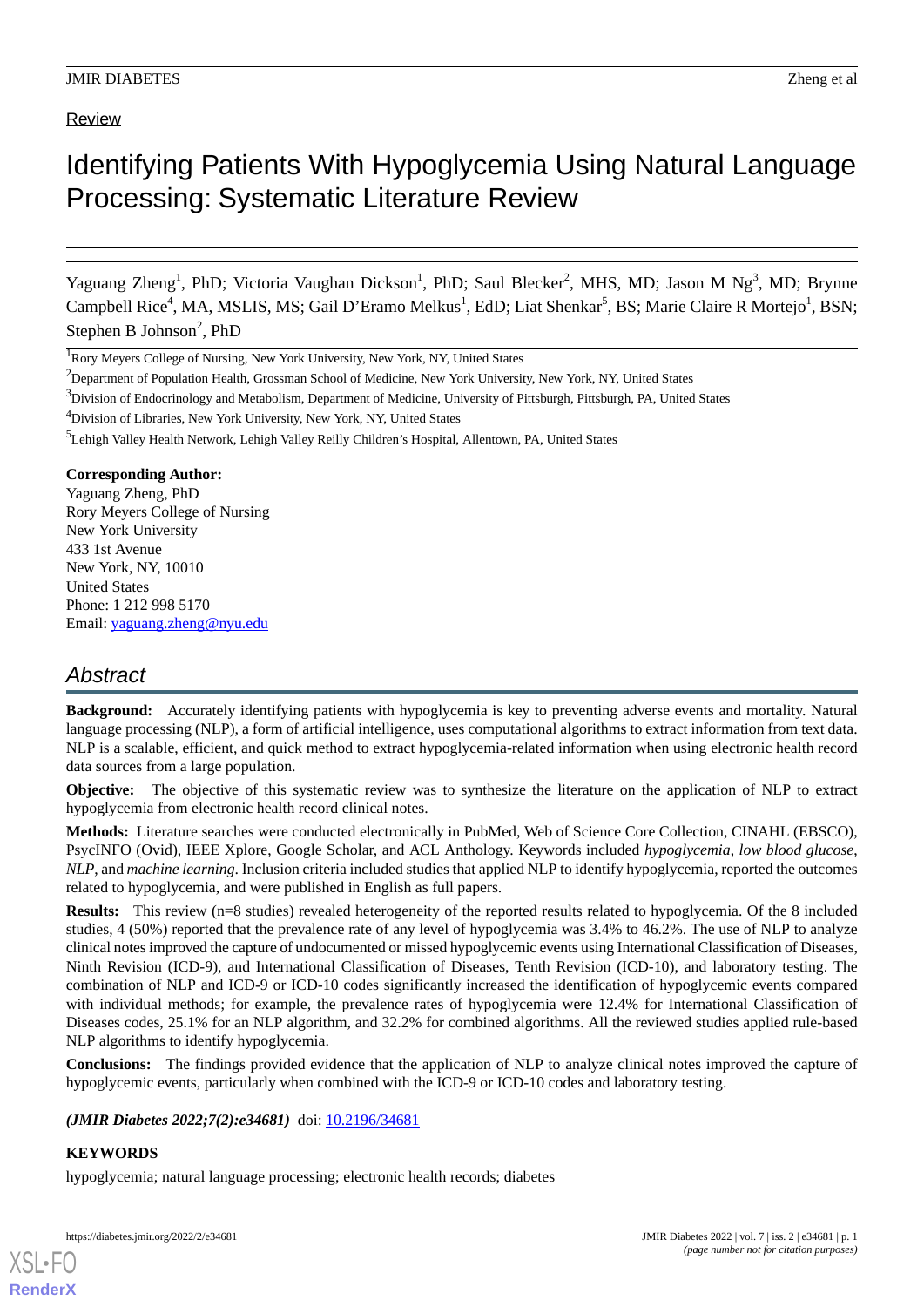## *Introduction*

## **Background**

Approximately 34 million (13%) US adults have diabetes [[1\]](#page-12-0). Worldwide, 387 million persons have diabetes, a number that is expected to rise to 592 million by 2035 [\[2](#page-12-1)]. In 2017, direct and indirect costs attributed to diabetes in the United States were estimated to be US \$327 billion [\[3](#page-12-2)]. Optimal glycemic control (glycated hemoglobin  $[HbA_{1c}]$  <7%) can be achieved with comprehensive antidiabetic treatment; however, the risk of hypoglycemia increases. In patients with type 2 diabetes (T2D), after experiencing hypoglycemia, the 3-year incidence of cardiovascular events was 35.1%, and mortality 28.3% to 31.9% [\[4](#page-12-3),[5\]](#page-12-4).

The incidence of hypoglycemia has been reported to vary widely for patients with diabetes. An earlier systematic review and meta-analysis of 46 studies found that 45% of the patients with T2D had mild or moderate hypoglycemia and 6% had severe hypoglycemia; the prevalence was even higher among those treated with insulin, with 50% having mild or moderate hypoglycemia events and 21% having severe events [\[6](#page-12-5)]. A subsequent review study showed that the rates of severe hypoglycemia in T2D were between 0.7 and 12 per 100 person-years in randomized controlled trials and between 0.2 (without treatment with insulin or sulfonylureas) and 2 (with treatment with insulin or sulfonylureas) per 100 person-years [[7\]](#page-12-6). The most recent systematic review and meta-analysis of 72 studies indicated that the incidence rate of hypoglycemia was 14.5 to 42,890 episodes per 1000 person-years in type 1 diabetes (T1D) and 0.072 to 16,360 episodes per 1000 person-years in T2D [[8\]](#page-12-7).

The reported rates of hypoglycemia vary largely because of the marked heterogeneity in the way that hypoglycemia is defined, measured, and reported. Accurately identifying patients with hypoglycemia is key to preventing adverse events and mortality. There are several methods to identify hypoglycemia events and severity in large populations, including patient questionnaires and International Classification of Diseases, Ninth Revision (ICD-9), or International Classification of Diseases, Tenth Revision (ICD-10), and electronic health records (EHRs). Studies have found that using questionnaires [\[9\]](#page-12-8) or International Classification of Diseases (ICD) codes [\[10](#page-12-9)] is often insensitive, leads to underestimation of hypoglycemia events, and is nonspecific in detecting hypoglycemia events.

EHRs have been widely adopted by health care systems, resulting in large amounts of data, including unstructured text in clinical notes [[11,](#page-12-10)[12\]](#page-12-11). The amount of unstructured text is vast and continues to grow at a breakneck pace. Clinical notes enable health care providers to not only identify patients at risk of hypoglycemia but also to obtain details on hypoglycemia; for example, symptomatic or asymptomatic hypoglycemia [[13\]](#page-12-12). Once the patients at risk of hypoglycemia are identified, their treatment can be personalized, which helps to prevent future hypoglycemia and the resulting serious adverse effects. Traditional methods such as manual chart review can extract information related to hypoglycemia from EHR clinical notes [[14\]](#page-12-13); however, such methods are time-consuming, labor

 $XS$ -FO **[RenderX](http://www.renderx.com/)** intensive, and not scalable, which makes them impractical for use in large populations [[15\]](#page-12-14).

By contrast, novel data science approaches, including using natural language processing (NLP), have been applied to overcome the aforementioned difficulties [\[16](#page-12-15)]. NLP, a form of artificial intelligence, uses computational algorithms to process human language content for a variety of purposes [[17\]](#page-12-16). The application of NLP algorithms is a scalable, efficient, and quick method to extract unstructured data from a large population [[18,](#page-12-17)[19\]](#page-13-0). Applications of NLP in the health domain can be categorized into 2 groups: rule-based methods and machine learning methods [[20\]](#page-13-1). Rule-based NLP techniques are based on a predefined clinical vocabulary, which identifies a set of core concepts for target extraction (eg, hypoglycemia), and may also use pattern matching (such as regular expressions) and filters [\[21](#page-13-2),[22\]](#page-13-3). Rule-based systems are time-consuming to set up, but they are easy to understand and modify and often require fewer amounts of data than machine learning approaches [[21](#page-13-2)[,23](#page-13-4),[24\]](#page-13-5). Machine learning systems leverage the same feature sets as those used in rule-based systems but do the work to discover the rules needed for a solution; however, this comes at a price: the resulting systems often function as a *black box*, which is difficult for humans to understand and trust [\[20](#page-13-1)]. In addition, machine learning systems typically require very large sample sizes for development [\[23](#page-13-4)]. Deep learning approaches (neural networks) are a form of machine learning used in recent years [\[25](#page-13-6)[,26](#page-13-7)], which can achieve performances comparable with, or better than, those of domain experts in identifying clinical information [[16\]](#page-12-15). However, deep learning–based models require large amounts of training data to achieve high accuracy, hindering the adoption of deep learning–based models in scenarios with limited amounts of training data [[27](#page-13-8)]. As a result, state-of-the-art deep learning methods of NLP (eg, transformer models and transfer learning) were developed to address these issues, and they have been proven to be extremely effective in the NLP domain [[27,](#page-13-8)[28](#page-13-9)].

#### **Objectives**

Currently, little is known about what types of NLP algorithms were applied to identify hypoglycemia and how differences in hypoglycemia incidence identified from unstructured data using NLP compare with hypoglycemia incidence identified from structured data (eg, ICD codes) across studies. It was reported in 1 study that a higher number of hypoglycemia events could be identified in clinical notes by using NLP than by using ICD codes (65% vs 20%, respectively) [\[29](#page-13-10)]. Thus, in this systematic review, we aimed to synthesize the literature on the application of NLP to extract hypoglycemia from EHR clinical notes and compare the differences between hypoglycemia incidence identified from unstructured data using NLP and hypoglycemia incidence identified from structured data (eg, ICD codes) across studies.

## *Methods*

#### **Search Strategies**

Literature searches for a comprehensive review were conducted in 7 electronic databases: PubMed, Web of Science Core Collection, CINAHL (EBSCO), PsycINFO (Ovid), IEEE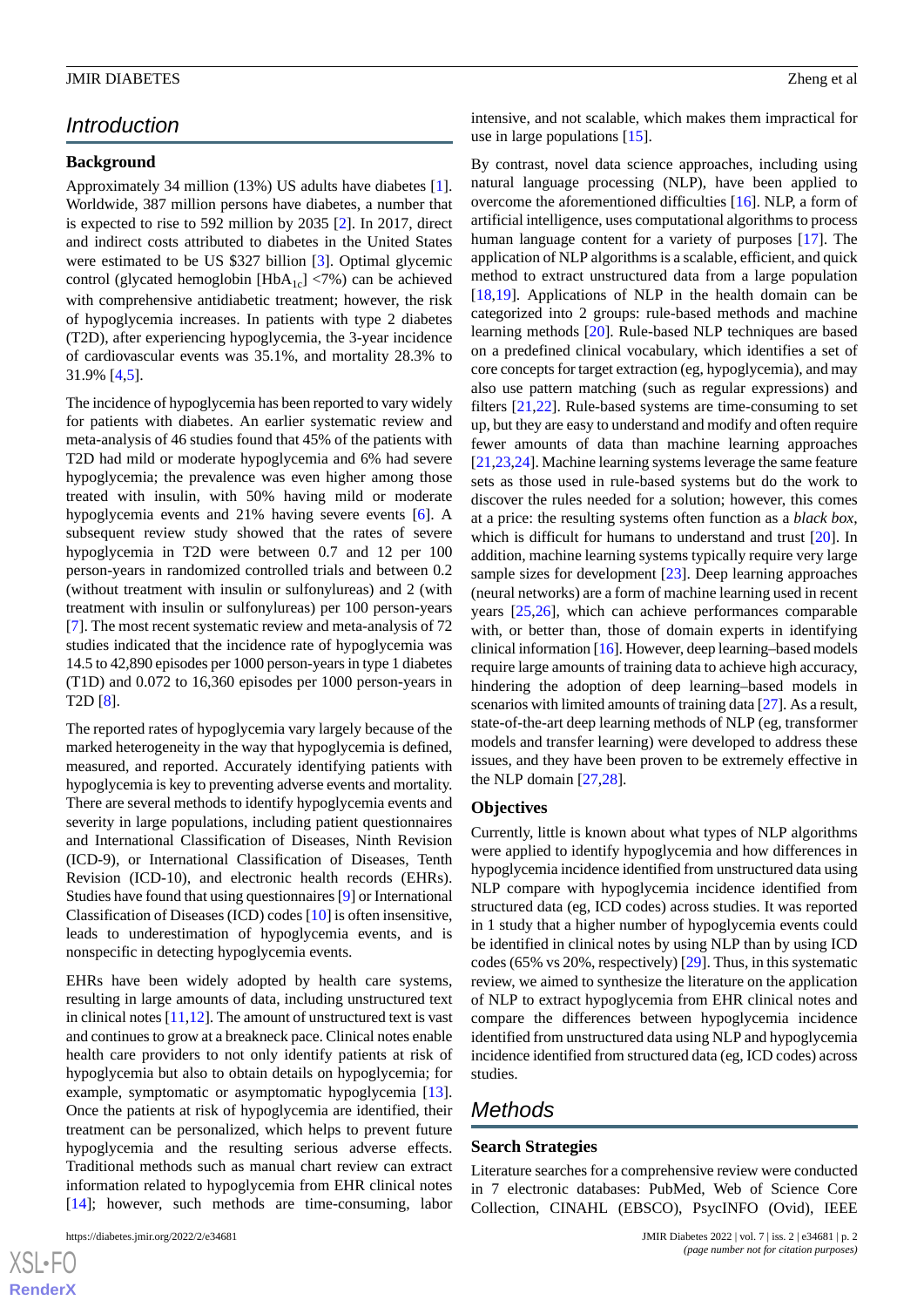Xplore, Google Scholar, and ACL Anthology. The search strategies were developed in consultation with a health sciences librarian (BCR). The searches were conducted before February 22, 2022. Database-specific subject headings (eg, Medical Subject Headings) and relevant keywords were identified to describe hypoglycemia and these terms were searched in combination with terms related to NLP. As few articles related to hypoglycemia and NLP were located, the searches were

widened to include broader terms such as *blood sugar* or *blood glucose*, and *machine learning* or *artificial intelligence*. No date, language, or publication filters were applied within the databases. Appropriate Boolean operators were used to structure the search queries and both unqualified free-text searching and field tags were used; the detailed search queries for each database are presented in [Textbox 1](#page-2-0).

<span id="page-2-0"></span>**Textbox 1.** Search strategies for hypoglycemia and natural language processing.

#### **PubMed**

• ((*Hypoglycemia* [MeSH]) OR *Blood Glucose* [MeSH] OR *hypoglycemi\** [TW] OR *blood sugar\** [TW] OR *blood glucose* [TW]) AND ((((Natural Language Processing [MeSH]) OR *Machine Learning* [MeSH]) OR *Artificial Intelligence* [MeSH]) OR *Data Mining* [MeSH:noexp] OR *NLP* [TW] OR *natural language processing* [TW] OR *machine learning* [TW] OR *artificial intelligence* [TW] OR *text mine* [TW] OR *text analys\** [TW] OR *text processing* [TW] OR *text classif\** [TW] OR *information extraction* [TW] OR ((electronic health record\* [TW]) AND (*diagnos\**  $(TW))$ 

#### **Web of Science**

- TS=(*hypoglycemi\** OR (*blood NEAR/3 sugar*) OR (*blood NEAR/3 glucose*)) AND TS=((*"Natural Language Processing"* OR *NLP* OR *"Machine Learning"* OR *"Artificial Intelligence"* OR (*"text mining"* OR *"text mine"* OR *"text analys\*"* OR *"text\* analyst"* OR *"text\* processing"* OR *"text classif\*"* OR *"information extraction")* OR ((*electronic health record\** OR *electronic medical record\** OR *electronic patient record\**) AND *diagnos\**)))
- Document type: article
- Language: English

#### **CINAHL**

- ((MH "*Hypoglycemia*") OR (MH "*Blood Glucose"*) OR (*hypoglycemi\** OR *"blood glucose"* OR *"blood sugar"*)) AND (( (MH "*Natural Language Processing*") OR *"natural language processing"* OR (MH "*Artificial Intelligence*+") OR (MH "*Data Mining"*) OR (MH "*Machine Learning*+") OR "*text mining"* OR "*text analysis"* OR "*text processing"* OR *text classif\** OR "*information extraction"* ) OR ( (("*electronic health record"* OR "*electronic medical record"* OR "*electronic patient record"* OR "*electronic health records"* OR "*electronic medical records*" OR "*electronic patient records"* OR *EHR* OR *EMR*) N3 *diagnos*\*) ))
- Language: English

#### **PsycINFO (Ovid)**

• (*hypoglycemi\*.mp.* or *exp Hypoglycemia/ or blood sugar.mp.* or *exp Blood Sugar/ or blood glucose.mp.)* AND *(natural language processing.mp.* or *exp Natural Language Processing/* or *machine learning.mp.* or *exp Machine Learning/* or *artificial intelligence.mp.* or *exp Artificial Intelligence/* or *text mining.mp.* or *text processing.mp.* or *text classif\*.mp.* or *information extraction.mp.* or *((exp Electronic Health Records/* or *electronic health record.mp.* or *electronic medical record.mp.* or *electronic patient record.mp.)* and *(exp Diagnosis/* or *diagnos\*.mp.)))*

#### **ACL Anthology**

• *hypoglycemia* OR *blood glucose* OR *blood sugar* OR *hypoglycemic*

#### **Google Scholar**

• *natural language processing* AND *hypoglycemia* AND *electronic health records*

#### **IEEE Xplore**

- (*All Metadata:blood sugar* OR *All Metadata:blood glucose* OR *All Metadata:hypoglycemia* OR *All Metadata:hypoglycemic)* AND (*All Metadata:natural language processing* OR *All Metadata:NLP* OR *All Metadata:"machine learning"* OR *All Metadata:"artificial intelligence"* OR *All Metadata:"text mining"* OR *All Metadata:"text analysis"* OR *All Metadata:"text analyses"* OR *All Metadata:"text analytics"* OR *All Metadata:"text processing"*)
- Filters applied: journals

## **Inclusion and Exclusion Criteria**

The inclusion criteria were as follows: studies that (1) were restricted to participants aged ≥18 years; (2) reported a sample with a diagnosis of diabetes; (3) applied NLP to identify hypoglycemia; (4) reported the number or percentage of

[XSL](http://www.w3.org/Style/XSL)•FO **[RenderX](http://www.renderx.com/)**

episode, the incidence of hypoglycemic episodes experienced, or data to allow the calculation of one of these measures; (5) used EHR data; (6) were published as full papers in peer-reviewed journals; (7) were published in English. No restrictions were applied regarding the definition or

participants who had experienced at least one hypoglycemic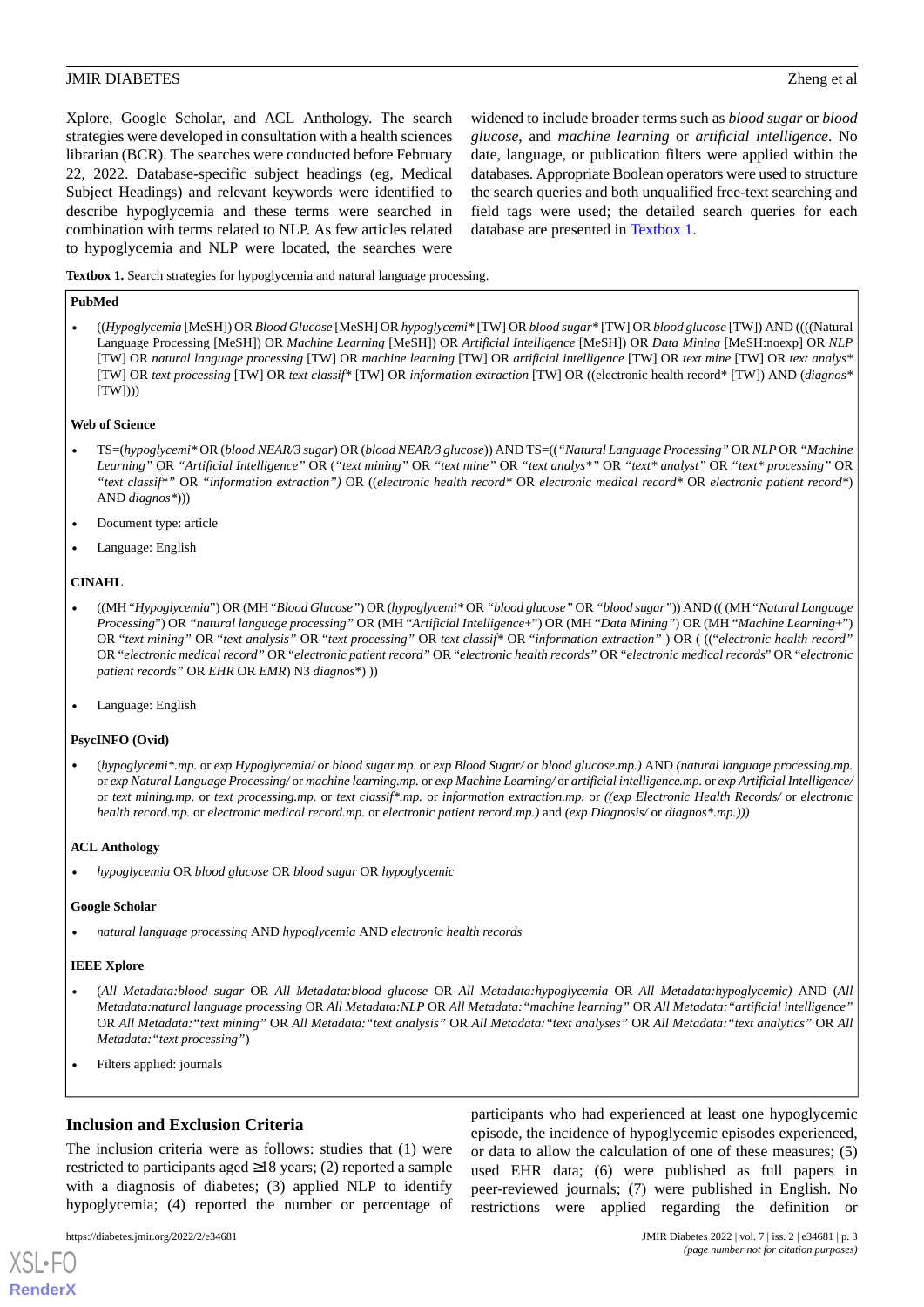measurement of hypoglycemia. No restrictions were applied to country or origin of the studies. Studies were excluded if (1) they did not report outcomes related to hypoglycemia, (2) they were pharmacological trials or the intervention focused on treatment or care, (3) the participants were all pregnant or children, and (4) they reported only conference papers or proceedings.

## **Data Extraction**

We first developed and tested a data extraction form, with adaptations made accordingly. The titles, abstracts, and full-text articles were screened by 2 independent reviewers (MCRM, LS, Emily M Pan, or Yi Lan Zhang). Once conflicts were identified, agreement was reached after discussion with the third reviewer (YZ). The results related to the identification of eligible studies were summarized according to the PRISMA (Preferred

Reporting Items for Systematic Reviews and Meta-Analyses) guidelines [\(Figure 1\)](#page-3-0). The searches yielded 2070 citations, and after removing duplicates, 1705 (82.37%) titles and abstracts were screened for eligibility. After full-text retrieval of 334 potentially relevant papers, 326 (97.6%) were subsequently excluded, leaving 8 (2.4%) papers that applied NLP to identify hypoglycemia and reported the rates of hypoglycemia that were eligible for inclusion in the analyses. The reference sections of the relevant articles were searched manually, but no further relevant articles were found. Studies were summarized based on the following categories: authors and country, sample size and characteristics, medical conditions, antihyperglycemic medication, study design, data source, definition of hypoglycemia, method used to identify hypoglycemia, NLP algorithm (eg, rule-based or machine learning), NLP algorithm validation, and outcomes ([Tables 1](#page-4-0) and [2](#page-6-0)).

<span id="page-3-0"></span>**Figure 1.** PRISMA (Preferred Reporting Items for Systematic Reviews and Meta-Analyses) flowchart. In the case of Google Scholar, the first 100 results based on relevancy ranking is suggested to identify additional articles, and in the case of ACL Anthology, all the citations found were added to the irrelevant set (excluded based on title and abstract) [\[30\]](#page-13-11). NLP: natural language processing.



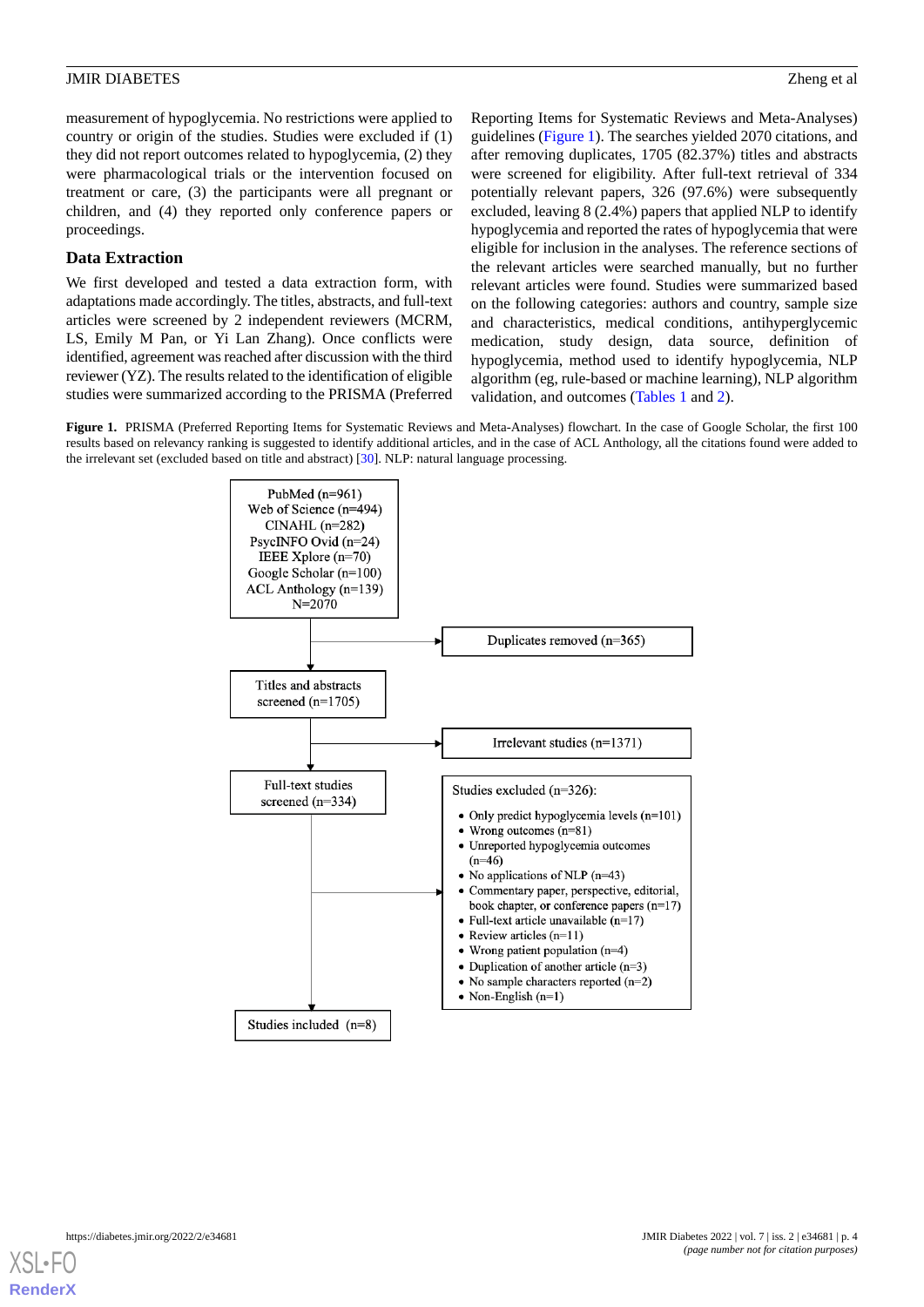<span id="page-4-0"></span>**Table 1.** Summary of studies on natural language processing (NLP) and hypoglycemia.

| Author, year, coun-<br>try                  | Sample characteristics                                                                                                                                                                                                                                                                                                                                                                                                                                                                                                                                                                                                                                                          | Medical conditions                                                                                                                                                                                                                                                                                                                                                                                                                                                       | Antihyperglycemic medica- Study design<br>tion                                                                                 |                               |
|---------------------------------------------|---------------------------------------------------------------------------------------------------------------------------------------------------------------------------------------------------------------------------------------------------------------------------------------------------------------------------------------------------------------------------------------------------------------------------------------------------------------------------------------------------------------------------------------------------------------------------------------------------------------------------------------------------------------------------------|--------------------------------------------------------------------------------------------------------------------------------------------------------------------------------------------------------------------------------------------------------------------------------------------------------------------------------------------------------------------------------------------------------------------------------------------------------------------------|--------------------------------------------------------------------------------------------------------------------------------|-------------------------------|
| Nunes et al, 2016<br>[31], United States    | N=844,683; age (years; $n$ [%]): <30:<br>10,138 (1.20), 30 to 39: 38,491<br>$(4.56)$ , 40 to 49: 105,476 (12.49),<br>50 to 59: 196,494 (23.26), 60 to 69:<br>232,885 (27.57), >69: 261,199<br>$(30.92)$ ; female (n [%]): 433,322<br>$(51.30)$ ; White $(n \, [%])$ : 655,474<br>$(77.60)$ ; T2D <sup>a</sup> (n [%]): 844,683<br>(100); baseline measures, mean<br>(SD): BMI (kg/m <sup>2</sup> ): 31.8 (10.2),<br>$HbA_{1c}^{b}$ (%): 7.0 (1.9), blood glu-<br>cose level (mg/dL): 139.0 (82)                                                                                                                                                                                 | Atrial fibrillation (n [%]): 60,773<br>$(7.19)$ ; hypertension $(n \, [\%])$ :<br>555,482 (65.76); hyperlipidemia (n<br>[%]): 510,944 (60.49); cerebrovas-<br>cular disease (n [%]): 54,336 (6.43);<br>chronic kidney disease: retinopathy<br>$(n [%])$ : 10,356 (1.23), neuropathy<br>$(n [%])$ : 44,352 (5.25), nephropathy<br>(n [%]): 26,498 (3.14); ischemic<br>heart disease (n [%]): 154,049<br>$(18.24)$ ; congestive heart failure (n<br>$[%])$ : 59,438 (7.04) | Not specified                                                                                                                  | Retrospective cohort<br>study |
| Nunes et al 2017<br>[29], United States     | N=143,635; age (years; $n$ [%]): <30:<br>1333 (0.93), 30 to 39: 5420 (3.77),<br>40 to 49: 15,645 (10.89), 50 to 59:<br>32,796 (22.83), 60 to 69: 39,852<br>$(27.75)$ , $>69$ : 48,491 (33.76); female<br>$(n [%])$ : 69,879 (48.65); White $(n$<br>[%]): 116,701 (81.25); T2D (n [%]):<br>$143,635$ (100); baseline measures<br>(median [IQR]): BMI ( $\text{kg/m}^2$ ): 32.3<br>$(28.1-37.6)$ , HbA <sub>1c</sub> (%): 7.1 (6.5-<br>8.1), blood glucose level (mg/dL):<br>146.0 (116.0-191.0)                                                                                                                                                                                  | $N=143,635$ ; cerebrovascular disease<br>(n [%]): 11,903 (8.29); retinopathy<br>$(n [%])$ : 3091 (2.15); neuropathy (n<br>$[%]$ : 12,961 (9.02); nephropathy (n<br>[%]): 8338 (5.80); ischemic heart<br>disease (n [%]): 33,570 (23.37)                                                                                                                                                                                                                                  | $N=143,635$ ; sulfonylureas<br>$(n [%])$ : 143,635 (100)                                                                       | Retrospective cohort<br>study |
| Loughlin et al, 2018<br>[32], United States | N=6024; EQW <sup>c</sup> cohort (n [%]):<br>2008 (33.33%); age (years): $-\frac{d}{3}$ ;<br>female (n [%]): 1004 (50); White (n<br>[%]): $1630 (81.17)$ ; T2D (n [%]):<br>$2008(100)$ ; baseline measures: $-$ ;<br>BI <sup>e</sup> cohort (n [%]): 4016 (66.67%);<br>age (years): $\longrightarrow$ ; female (n [%]):<br>2036 (50.70); White (n [%]): 3277<br>$(81.60)$ ; T2D (n [%]): 4016 (100);<br>baseline measures: -                                                                                                                                                                                                                                                     |                                                                                                                                                                                                                                                                                                                                                                                                                                                                          | N=6024; insulin (n [%]):<br>6024 (100)                                                                                         | Retrospective cohort<br>study |
| Pettus et al, 2019<br>[33], United States   | $N=831,456$ ; BI switchers (n=3920)<br>to 19,256); age (years): range 58.2-<br>60.1; female (%): range 49.8-52.0;<br>White (%): -; T2D: (831,456,<br>100%); baseline measures: BMI<br>(kg/m <sup>2</sup> ): range 33.8-35.0; HbA <sub>1c</sub><br>(%): range 8.91-9.02; blood glucose<br>level $(mg/dL)$ : $\longrightarrow$ ; smoking $(\%)$ : $\longrightarrow$ .<br>Insulin naïve ( $n=2279$ to 47,085);<br>age (years): range 58.8-60.4; female<br>(%): range 48.6-52.1; White (%):<br>$-$ ; T2D (n [%]): (100); baseline<br>measures: BMI $(kg/m2)$ : range 34.0-<br>34.6; HbA <sub>1c</sub> (%): range 9.39-9.64;<br>blood glucose level (mg/dL): -;<br>smoking $(*)$ : — | BI switchers: hypertension: 63.4-<br>73.4, hyperlipidemia: 68.1-77.8,<br>microvascular complication: 44.7-<br>55.7, macrovascular complication:<br>44.2-63.5. Insulin naïve: hyperten-<br>sion: 56.8-74.2; hyperlipidemia:<br>61.5-77.8, microvascular complica-<br>tion: 25.3-34.6, macrovascular<br>complication: 32.7-63.5                                                                                                                                            | BI switchers: sulfonylureas:<br>24.5-28.3; any OAD <sup>f</sup> : 63.6-<br>75.2. Insulin naïve: sulfony-<br>lureas: 47.6-56.6; | Retrospective cohort<br>study |

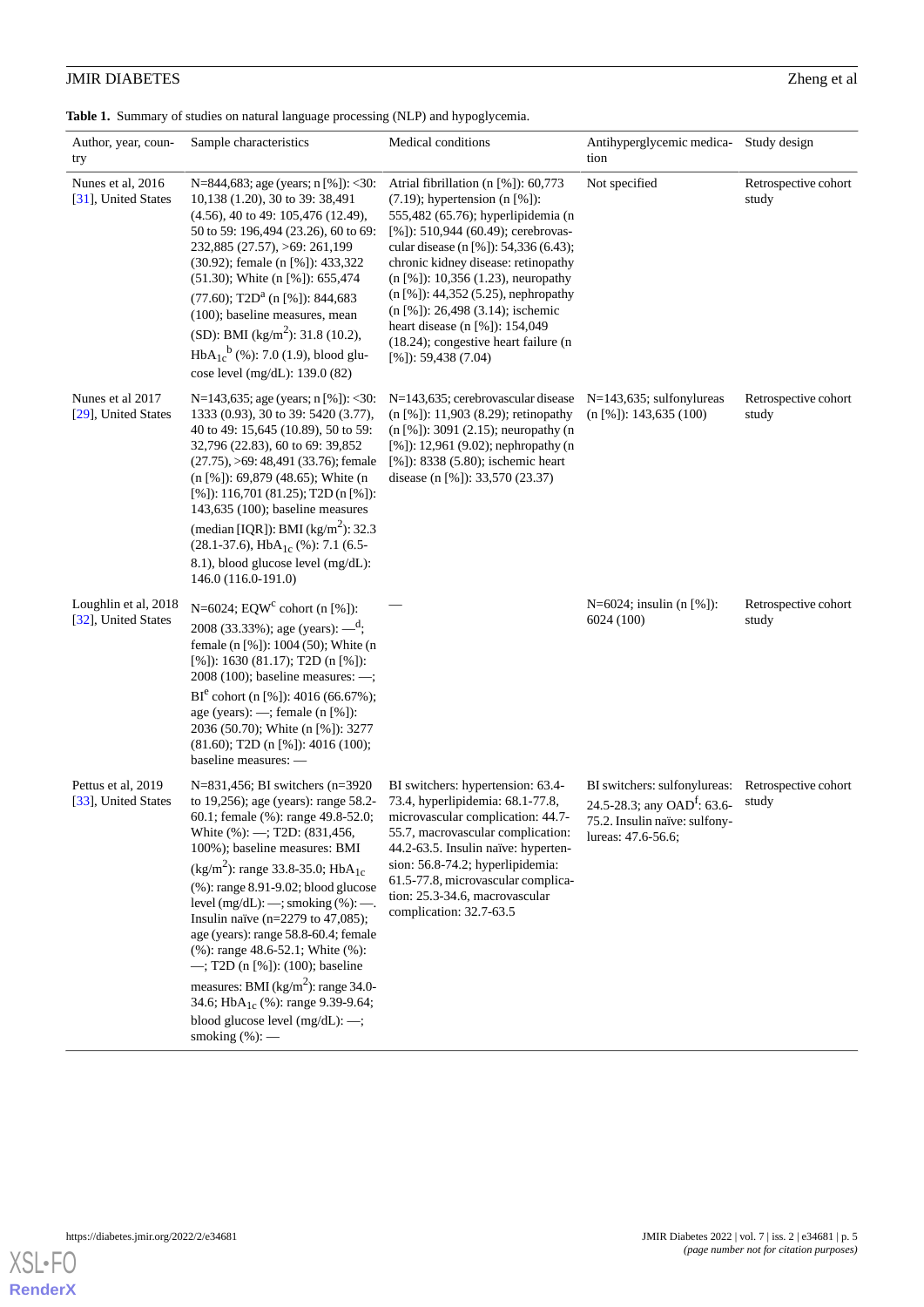| Author, year, coun-<br>try                                | Sample characteristics                                                                                                                                                                                                                                                                                                                                                                                                                                                                                                                                                                                                                                               | Medical conditions                                                                                                                                                                                                                                                                                                                                                                | Antihyperglycemic medica-<br>tion                                                                                                                                                                                                                                                                                                                                        | Study design                  |
|-----------------------------------------------------------|----------------------------------------------------------------------------------------------------------------------------------------------------------------------------------------------------------------------------------------------------------------------------------------------------------------------------------------------------------------------------------------------------------------------------------------------------------------------------------------------------------------------------------------------------------------------------------------------------------------------------------------------------------------------|-----------------------------------------------------------------------------------------------------------------------------------------------------------------------------------------------------------------------------------------------------------------------------------------------------------------------------------------------------------------------------------|--------------------------------------------------------------------------------------------------------------------------------------------------------------------------------------------------------------------------------------------------------------------------------------------------------------------------------------------------------------------------|-------------------------------|
| Li et al, 2019 [34],<br><b>United States</b>              | N=38,780; age (years), mean: 57.0;<br>female (n [%]): 21,716 (56); White<br>$(% )$ (%): 18,226 (47); T2D (%): --;<br>baseline measures: BMI ( $\text{kg/m}^2$ ),<br>mean (SD): 35.7 (9.8); $HbA_{1c}$ (n<br>$[\%$ ]): $\leq 6.5\%$ : 5321 (13.72), >6.5%<br>to <7%: 1840 (4.74), $\geq$ 7% to <8%:<br>3155 (8.14), $\geq 8\%$ to $\lt 9\%$ : 1773<br>$(4.57)$ , $\geq$ 9%: 3977 (10.26), missing:<br>22,714 (58.57)                                                                                                                                                                                                                                                  | N=38,780; coronary artery disease<br>(n [%]): 2021 (5.21); chronic heart<br>failure (n [%]): 1582 (4.08); diabetic<br>neuropathy (n [%]): 1414 (3.65)                                                                                                                                                                                                                             | N=38,780; long-acting in-<br>sulin (LAI <sup>g</sup> ): 615 (1.59);<br>sulfonylureas: 8727 (22.50)                                                                                                                                                                                                                                                                       | Retrospective cohort<br>study |
| Misra-Hebert et al,<br>2020 [35], United<br><b>States</b> | N=204,517; the values provided<br>herein are from a subsample:<br>$(n=46,302)$ ; age (years): 61.48; fe-<br>male (%):22,633 (48.90); White<br>(% 0, 0.34, 0.04, 0.73, 40); T2D (n<br>[%]):46,302 (100); baseline mea-<br>sures: BMI (kg/m <sup>2</sup> ): 32.2; HbA <sub>1c</sub><br>$(% )$ (%): 6.6; blood glucose level<br>$(mg/dL):$ —                                                                                                                                                                                                                                                                                                                            | n=46,302; cardiovascular disease (n<br>[%]): $13,372$ (28.9); congestive<br>heart failure (n [%]): 2195 (4.7);<br>chronic kidney disease (n [%]):<br>2460(5.3)                                                                                                                                                                                                                    | $n=46,302$ ; insulin (n [%]):<br>8050 (17.4); glucagon-like<br>peptide-1 receptor agonist<br>$(n [%])$ : 1781 (3.8); dipep-<br>tidyl peptidase 4: 4437 (9.6);<br>sodium-glucose cotrans-<br>porter-2 inhibitor (n [%]):<br>791 (1.7); metformin:<br>28,851 (62.3); sulfonylureas<br>$(n [%])$ : 10,098 (21.8); al-<br>pha-glucosidase inhibitor (n<br>$[%])$ : 107 (0.2) | Retrospective cohort<br>study |
| Uzoigw et al 2020<br>[36], United States                  | N=359,087; T2D (n [%]): 317,399<br>$(88.39)$ ; age (years), median (IQR):<br>68.0 (18); female (n [%]): 154,512<br>(48.68); White (%):121,468 (38.27);<br>baseline measures: BMI ( $\text{kg/m}^2$ ):<br>$\longrightarrow$ ; HbA <sub>1c</sub> (%): $\longrightarrow$ ; blood glucose<br>level $(mg/dL):$ -; smoking $(n$<br>[%]):106,760 (33.63). T1D <sup>h</sup> : (n<br>[%]): $41,688$ (11.61); age (years):<br>median $(IQR)$ 55.0 (30); female (n<br>[%]): 21,034 (50.46); White (n [%]):<br>16,072 (38.55); baseline measures:<br>BMI (kg/m <sup>2</sup> ): --; HbA <sub>1c</sub> (%): --;<br>blood glucose level $(mg/dL):$ -;<br>smoking (n [%]): 9174 (22) | T2D: $N=317,399$ ; hypertension (n<br>$[%]$ : 257,093 (81); hyperlipidemia<br>$(n \, [\%])$ : 193,616 (61); cardiovascu-<br>lar disease (n [%]): 158,699 (50).<br>T1D: N=41,688; high blood sugar<br>level or diabetic ketoacidosis (n<br>[%]): 14,067 (33.74); cancer (n<br>[%]): 6752 (16.20); stroke (n [%]):<br>7377 (17.70); substance use or<br>abuse (n [%]): 4917 (11.79) | T2D: N=317,399; insulin (n Retrospective cohort<br>$[\%$ ]): 174,569 (55); sulfony-<br>lureas (n [%]): $55,710$<br>$(17.55)$ ; metformin $(n [%]).$<br>114,263(36). T1D:<br>N=41,688; insulin (n [%]):<br>37,279 (89.42); sulfony-<br>lureas (n [%]): $1846(4.43)$ ;<br>metformin (n $[%$ ]): 5059<br>(12.14)                                                            | study                         |
| Ganz et al 2014<br>[37], United States                    | N=7235; $HbA_{1c}$ (%): -; blood<br>glucose level (mg/dL): -; smoking<br>$(\%):$ -; T2D (n [%]): 7235 (100);<br>age (years), mean (SD): 60.82<br>$(11.65)$ ; female (n [%]): 3668<br>(50.70); White (n [%]): 4576<br>(63.25); baseline measures: BMI<br>$(kg/m2)$ : --; HbA <sub>1c</sub> (%): --; blood<br>glucose level (mg/dL): -; smoking<br>$(\%):$ —                                                                                                                                                                                                                                                                                                           | T2D (n [%]): 7235 (100)                                                                                                                                                                                                                                                                                                                                                           | Insulin: glargine (%): 77.24; Retrospective cohort<br>neutral protamine Hagedorn study<br>insulin $(%$ (%): 5.86; detemir<br>$(% )$ (%): 16.90. Sulfonylureas<br>(%): 38.06; metformin (%):<br>36.66; other OADs (%):<br>25.82                                                                                                                                           |                               |

<sup>a</sup>T2D: type 2 diabetes.

 $<sup>b</sup>$ HbA<sub>1c</sub>: glycated hemoglobin.</sup>

<sup>c</sup>EQW: exenatide once weekly.

<sup>d</sup>Not available.

<sup>e</sup>BI: basal insulin.

fOAD: oral antidiabetic drug.

<sup>g</sup>LAI: long-acting insulin.

h<sub>T1D</sub>: type 1 diabetes.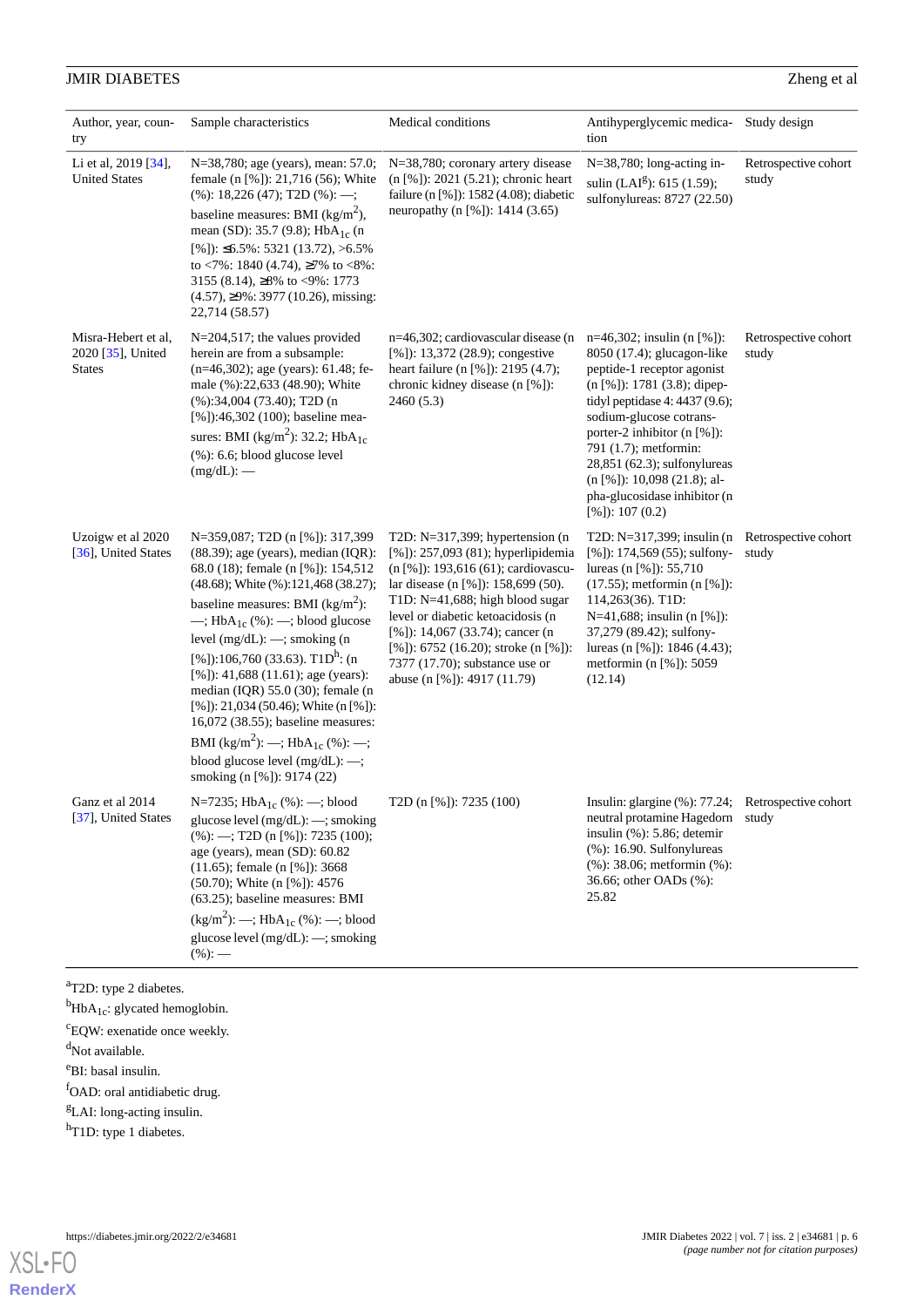<span id="page-6-0"></span>**Table 2.** Summary of studies on natural language processing (NLP) and hypoglycemia.

| Author,<br>year, coun-<br>try                       | Data source                                                                                                                                                                                                                                                                                                                             | Definition of hypo-<br>glycemia                                                                                                                                                                                                                                                                                                                                                                                                                                | Method used to<br>identify hypo-<br>glycemia                                                                                                                                                                 | NLP algorithm:<br>rule-based or ma-<br>chine learning | NLP algorithm<br>validation                                                                                                        | Outcomes                                                                                                                                                                                                                                                                                                                                                                                                                                                                                                                                                                                                                                                                                           |
|-----------------------------------------------------|-----------------------------------------------------------------------------------------------------------------------------------------------------------------------------------------------------------------------------------------------------------------------------------------------------------------------------------------|----------------------------------------------------------------------------------------------------------------------------------------------------------------------------------------------------------------------------------------------------------------------------------------------------------------------------------------------------------------------------------------------------------------------------------------------------------------|--------------------------------------------------------------------------------------------------------------------------------------------------------------------------------------------------------------|-------------------------------------------------------|------------------------------------------------------------------------------------------------------------------------------------|----------------------------------------------------------------------------------------------------------------------------------------------------------------------------------------------------------------------------------------------------------------------------------------------------------------------------------------------------------------------------------------------------------------------------------------------------------------------------------------------------------------------------------------------------------------------------------------------------------------------------------------------------------------------------------------------------|
| Nunes et<br>al, 2016<br>$[31]$ , Unit-<br>ed States | Optum Humedica<br>EHR <sup>a</sup> database, which<br>incorporates EHRs<br>from 35 large medical<br>provider organizations<br>(including >195 hospi-<br>$tals$ ), $>25,000$ physi-<br>cians, and $>25$ million<br>patients, making up<br>the largest EHR<br>database within the<br><b>United States (January</b><br>2009 to March 2014) | Serious: ICD-9 <sup>b</sup> iden-<br>tified events were<br>characterized as seri-<br>ous or nonserious if<br>the diagnosis was<br>identified within a<br>problem list; NLP-<br>identified categories<br>included serious (eg,<br>serious, acute, severe,<br>and profound); mild<br>to moderate: NLP-<br>identified categories<br>included mild to mod-<br>erate (eg, mild, moder-<br>ate, slight, and minor)                                                   | ICD-9 algorithm<br>(structured diag-<br>nostic codes on-<br>ly); NLP algo-<br>rithm (NLP of<br>clinical notes);<br>combined algo-<br>rithm (either<br>ICD-9 diagnostic<br>codes or NLP of<br>clinical notes) | Rule-based                                            | The final algorithm<br>was validated by<br>manual review:<br>precision<br>$(PPV^c)=0.77$ , re-<br>call (sensitivi-<br>$ty) = 0.67$ | Period prevalence (%):<br>any conditions: ICD-9:<br>12.37, NLP: 25.11, com-<br>bined: 32.19; serious:<br>ICD-9: 11.93, NLP:<br>10.71, combined: 18.72;<br>mild to moderate: ICD-9:<br>0.00, NLP: 0.76, com-<br>bined: 0.78. Incidence<br>rate (per 100 person-<br>years): any conditions:<br>ICD-9: 2.25, NLP: 4.78,<br>combined: 6.28. Serious:<br>ICD-9: 2.12, NLP: 1.72,<br>combined: 3.19; mild to<br>moderate: ICD-9: 0.00,<br>NLP: 0.09, combined:<br>0.08. Event rate (per 100<br>person-years): any condi-<br>tions: ICD-9: 6.92, NLP:<br>10.03, combined: 16.12;<br>serious: ICD-9: 6.63,<br>NLP: 3.06, combined:<br>8.90; mild to moderate:<br>ICD-9: 0.00, NLP: 0.20,<br>combined: 0.19 |
| Nunes et<br>al, 2017<br>$[29]$ , Unit-<br>ed States | Optum EHR database<br>(January 2009 to De-<br>cember 2014)                                                                                                                                                                                                                                                                              | Serious: ICD <sup>d</sup> and<br>$CPTe$ evidence of<br>medical intervention<br>or abstracted descrip-<br>tors suggestive of seri-<br>ous event; nonserious,<br>mild to moderate: No<br>ICD or CPT evidence<br>of medical interven-<br>tion but with abstract-<br>ed descriptors sugges-<br>tive of mild to moder-<br>ate event; nonserious.<br>unspecified: no ICD<br>or CPT evidence of<br>medical intervention<br>and no descriptors of<br>event seriousness | ICD codes and<br><b>NLP</b>                                                                                                                                                                                  | Rule-based                                            | The final algorithm<br>was validated by<br>manual review:<br>precision<br>$(PPV)=0.77$ , recall<br>$(sensitivity)=0.67$            | Incidence rate (per 100<br>person-years; 95% CI):<br>any conditions: overall:<br>11.76 (11.49-12.04), sul-<br>fonylureas use: 12.77<br>$(12.40-13.15)$ , sulfony-<br>lureas nonuse: 10.39<br>(10.00-10.79). Serious:<br>overall: 5.06 (4.88-5.24),<br>sulfonylureas use: 5.77<br>$(5.52 - 6.03)$ , sulfony-<br>lureas nonuse: 4.09<br>(3.84-4.34). Nonserious,<br>mild to moderate: over-<br>all: 0.14 (0.11-0.17), sul-<br>fonylureas use: 0.17<br>$(0.13 - 0.22)$ , sulfony-<br>lureas nonuse: 0.09<br>$(0.06-0.13)$ . Nonserious,<br>unspecified: overall: 6.57<br>$(6.37-6.78)$ , sulfony-<br>lureas use: 6.83 (6.56-<br>7.11), sulfonylureas<br>nonuse: 6.21 (5.91-6.52)                      |

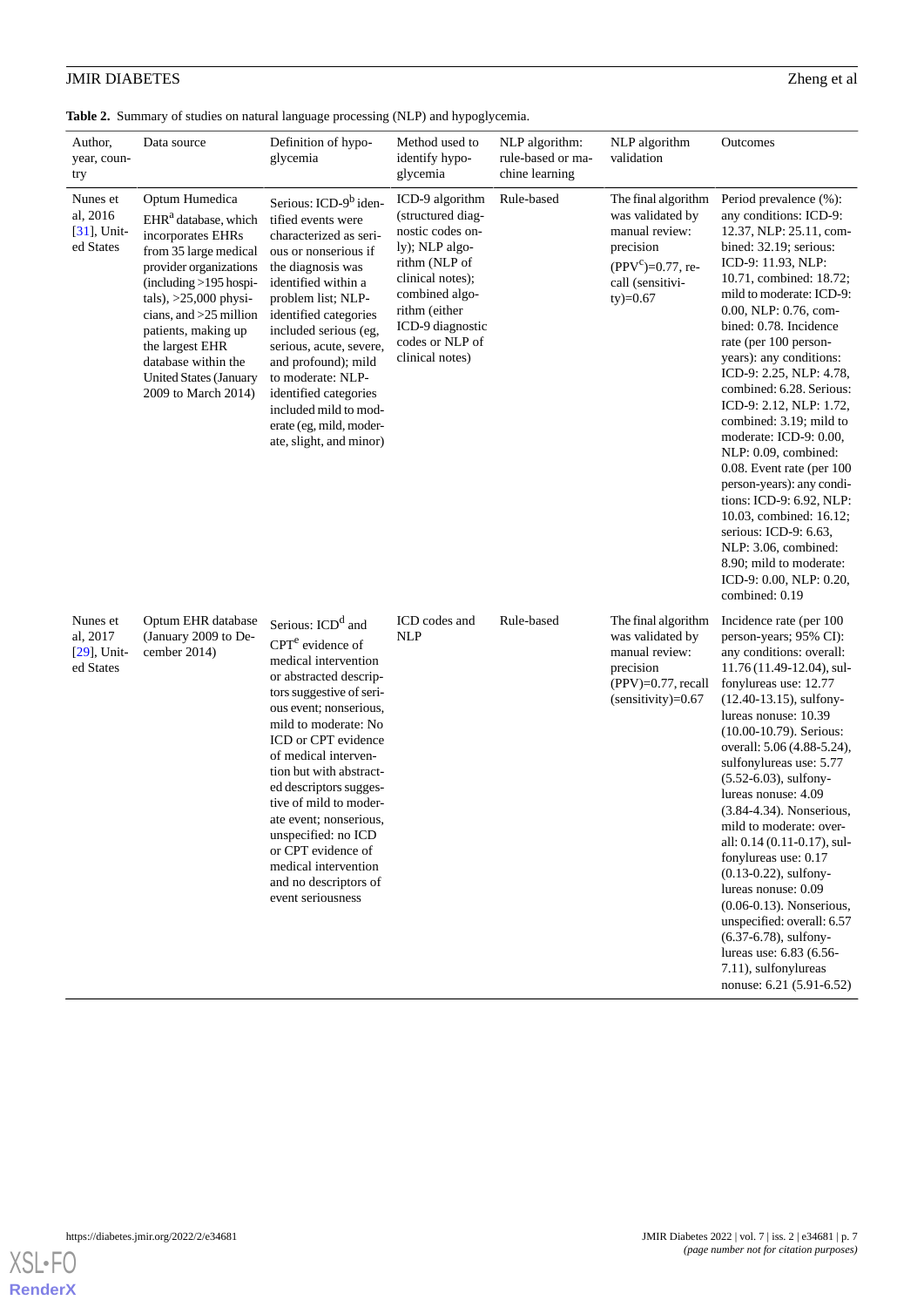| Author,<br>year, coun-<br>try                          | Data source                                                                 | Definition of hypo-<br>glycemia                                                                                                                                                                                                                                                                                                                                                                                                                                                                                                                                                                                                                                                                                                                                                                                                                                                                                                                                                                                | Method used to<br>identify hypo-<br>glycemia                                                                                                                                                                                                                                                                                                                                                                                  | NLP algorithm:<br>rule-based or ma-<br>chine learning | NLP algorithm<br>validation                                                                                             | Outcomes                                                                                                                                                                                                                                                                                                                                                                                                                                                                                                                             |
|--------------------------------------------------------|-----------------------------------------------------------------------------|----------------------------------------------------------------------------------------------------------------------------------------------------------------------------------------------------------------------------------------------------------------------------------------------------------------------------------------------------------------------------------------------------------------------------------------------------------------------------------------------------------------------------------------------------------------------------------------------------------------------------------------------------------------------------------------------------------------------------------------------------------------------------------------------------------------------------------------------------------------------------------------------------------------------------------------------------------------------------------------------------------------|-------------------------------------------------------------------------------------------------------------------------------------------------------------------------------------------------------------------------------------------------------------------------------------------------------------------------------------------------------------------------------------------------------------------------------|-------------------------------------------------------|-------------------------------------------------------------------------------------------------------------------------|--------------------------------------------------------------------------------------------------------------------------------------------------------------------------------------------------------------------------------------------------------------------------------------------------------------------------------------------------------------------------------------------------------------------------------------------------------------------------------------------------------------------------------------|
| Loughlin et<br>al, 2018<br>$[32]$ , Unit-<br>ed States | Optum EHR database<br>(January 2012 to Jan-<br>uary 2015)                   | Documented blood<br>glucose level <3.9<br>mmol/L or emergency<br>physician-charted di-<br>agnosis of hypo-<br>glycemia                                                                                                                                                                                                                                                                                                                                                                                                                                                                                                                                                                                                                                                                                                                                                                                                                                                                                         | Hypoglycemia<br>and gastrointesti-<br>nal symptoms<br>(vomiting, nau-<br>sea, diarrhea, or<br>constipation)<br>were identified<br>by using both<br>ICD-9 Clinical<br>Modification diag-<br>nostic codes<br>within structured<br>fields and NLP<br>clinical notes; hy-<br>poglycemia was<br>identified using<br>an algorithm de-<br>veloped by Op-<br>tum, incorporated<br>diagnostic codes,<br>and NLP of clini-<br>cal notes | Rule-based                                            | The final algorithm<br>was validated by<br>manual review:<br>precision<br>$(PPV)=0.77$ , recall<br>$(sensitivity)=0.67$ | Incidence rate (per 1000<br>person-years; 95% CI):<br>EQW <sup>f</sup> cohort: 52.5 (44.4-<br>61.6), $BIg$ cohort: 65.7<br>(59.1-72.7). Any gastroin-<br>testinal symptoms: EQW<br>cohort: 225.5 (206.8-<br>245.5), BI cohort: 191.0<br>(179.1-203.6). Partici-<br>pants with at least one<br>event $(n/N \, [\%])$ : EQW<br>cohort: 149/2008 (7.42),<br>BI cohort: 368/4016<br>(9.16). Any gastrointesti-<br>nal symptoms $(n/N \lceil \frac{6}{6} \rceil)$ :<br>EQW cohort: 534/2008<br>$(26.60)$ , BI cohort:<br>946/4016 (23.56) |
| Pettus et al,<br>2019 [33],<br>United<br><b>States</b> | Optum Humedica<br>EHR database (Jan-<br>uary 1, 2007, to<br>March 31, 2017) | Hypoglycemia: ICD-<br>9 and ICD- $10^h$ codes<br>for hypoglycemia;<br>plasma glucose level<br>measures $\leq 70$ mg/dL;<br>$IM1$ glucagon adminis-<br>tration; NLP: mention<br>of hypoglycemia; se-<br>vere hypoglycemia:<br>ICD-9 and ICD-10<br>codes for hypo-<br>glycemia that is se-<br>vere by default or<br>ICD-9 and ICD-10<br>codes for hypo-<br>glycemia and hypo-<br>glycemia is reason for<br>care on discharge or<br>admission or hypo-<br>glycemia index date<br>on same day as emer-<br>gency department vis-<br>it or inpatient diagno-<br>sis on admission (all<br>related to hypo-<br>glycemic coma); plas-<br>ma glucose level mea-<br>sures $<$ 54 mg/dL; IM<br>glucagon administra-<br>tion; NLP: mention of<br>hypoglycemia with ei-<br>ther a descriptor of<br>hypoglycemia severi-<br>ty, including severity<br>terms (eg, severe) and<br>attributes (eg, emer-<br>gency), or emergency<br>department visit or in-<br>patient admission on<br>same day as medical<br>record was written | ICD-9 and ICD-<br>10 codes; plasma<br>glucose measures<br>$\leq 70$ mg/dL; IM<br>glucagon adminis-<br>tration; NLP                                                                                                                                                                                                                                                                                                            | Rule-based                                            | The final algorithm<br>was validated by<br>manual review:<br>precision<br>$(PPV)=0.77$ , recall<br>$(sensitivity)=0.67$ | Any hypoglycemia (%):<br>BI switchers: 42.2-46.2.<br>Insulin naïve: 22.8-28.8.<br>Severe hypoglycemia: BI<br>switchers: 8.2-17.4, in-<br>sulin naïve: 2.7-8.6                                                                                                                                                                                                                                                                                                                                                                        |

**[RenderX](http://www.renderx.com/)**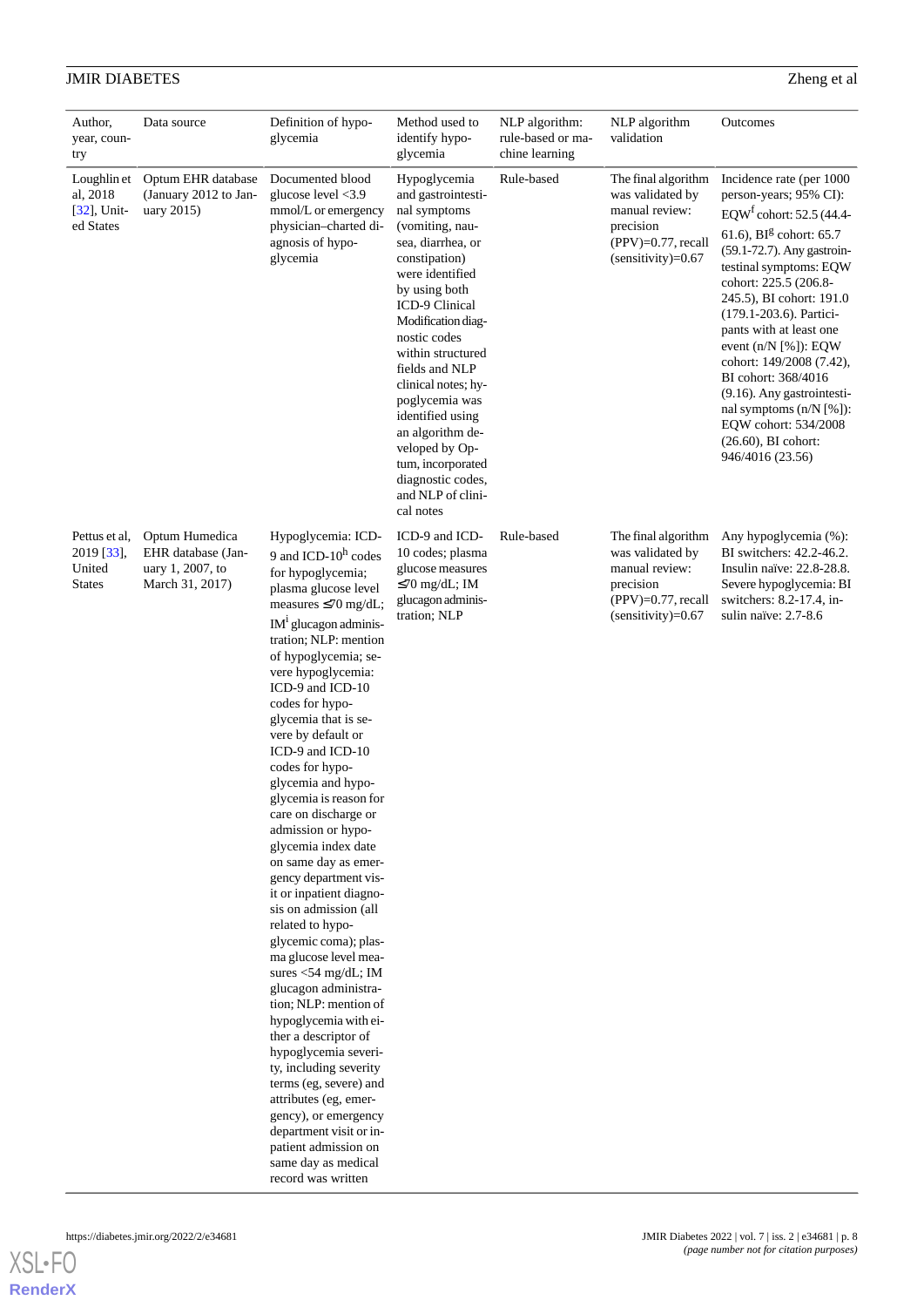| Author,<br>year, coun-<br>try                                  | Data source                                                                                                                                                                                                                                                                                                                                                          | Definition of hypo-<br>glycemia                                                                                                                                                                                                                                                                                                                                                                                              | Method used to<br>identify hypo-<br>glycemia                                                                                                                     | NLP algorithm:<br>rule-based or ma-<br>chine learning | NLP algorithm<br>validation                                       | Outcomes                                                                                                                                                                                                                                                                                                                                                                                                                                                                                                                                                                                           |
|----------------------------------------------------------------|----------------------------------------------------------------------------------------------------------------------------------------------------------------------------------------------------------------------------------------------------------------------------------------------------------------------------------------------------------------------|------------------------------------------------------------------------------------------------------------------------------------------------------------------------------------------------------------------------------------------------------------------------------------------------------------------------------------------------------------------------------------------------------------------------------|------------------------------------------------------------------------------------------------------------------------------------------------------------------|-------------------------------------------------------|-------------------------------------------------------------------|----------------------------------------------------------------------------------------------------------------------------------------------------------------------------------------------------------------------------------------------------------------------------------------------------------------------------------------------------------------------------------------------------------------------------------------------------------------------------------------------------------------------------------------------------------------------------------------------------|
| Li et al,<br>2019 [34],<br>United<br><b>States</b>             | <b>Regenstrief Medical</b><br>Record System, which<br>is an urban safety-net<br>medical institution in<br>Indianapolis, Indiana,<br>United States. In<br>2012, Eskenazi Health<br>had 1081 physicians<br>on staff and serviced<br>950,592 outpatient<br>visits, including<br>234,637 community<br>health center visits<br>(January 1, 2004, to<br>December 31, 2013) | Plasma or point-of-<br>care glucose value of<br>at least 5 mg/dL and<br><70 mg/dL, document-<br>ed in the medical<br>record; ICD-9 code:<br>251.1 or 251.2; ICD<br>code 250.8 without<br>any of the following<br>codes: 259.8, 272.7,<br>681.xx, 682.x, 686.9,<br>707.1x, 707.2x, 707.8,<br>707.9, 709.3, 730.0x,<br>730.1x, 730.2x, 731.8;<br>text note indicating<br>hypoglycemia, includ-<br>ing a blood glucose<br>value | Laboratory tests;<br>diagnostic codes;<br><b>NLP</b>                                                                                                             | Rule-based                                            |                                                                   | A 1-year window for pri-<br>or episodes of hypo-<br>glycemia: overall preva-<br>lence $(n/N [%]).$<br>8182/38,780 (21); non-<br>LAI <sup>J</sup> and sulfonylureas<br>within 90 days $(\% )$ :<br>42.92; sulfonylureas<br>without insulin (%):<br>$23.82$ ; no insulin, no sul-<br>fonylureas (%): 17.85%;<br>blood glucose value be-<br>tween 5 mg/dL and 70<br>$mg/dL$ (n/N [%]):<br>7070/38,780 (18.23);<br>blood glucose value<54<br>$mg/dL$ (n/N [%]):<br>4784/38,780 (12.34);<br>NLP (n/N [%]).<br>3751/38,780 (9.67), with<br>539/38,780 (1.39), identi-<br>fied only by NLP                |
| Misra-<br>Hebert et<br>al, 2020<br>$[35]$ , Unit-<br>ed States | Cleveland Clinic<br>Health System patient<br>records (2005 to<br>2017)                                                                                                                                                                                                                                                                                               | Hypoglycemia: blood<br>glucose level <70<br>mg/dL; severe hypo-<br>glycemia: patients<br>with $T2Dk$ require<br>hospitalization or<br>emergency depart-<br>ment visit; nonsevere<br>hypoglycemia: does<br>not require assistance<br>for recovery                                                                                                                                                                             | NLP; ICD-9<br>codes: 251.0,<br>251.1, 251.2;<br>ICD-10 codes:<br>E08.641,<br>E11.641,<br>E11.649, E13.64,<br>E13.641,<br>E13.649, E16.0,<br>E16.1, E15,<br>E16.2 | Rule-based                                            | Compared with<br>clinician chart re-<br>view manually,<br>PPV=93% | Prevalence: among<br>204,517 patients with no<br>codes for nonsevere hypo-<br>glycemia, evidence of<br>nonsevere hypoglycemia<br>was found in 7035<br>$(3.4\%)$ using NLP. Num-<br>ber of nonsevere hypo-<br>glycemia events: ICD<br>codes $(n/N \lceil \frac{9}{6} \rceil)$ :<br>10,205/204,517 (4.99),<br>NLP: 14,763/204,517<br>$(7.22)$ , with overlap of<br>only 5 events. Incidence<br>proportion of patients<br>from 2005 to 2017 ICD<br>codes (%): severe hypo-<br>glycemia: 0.3 to 1.7,<br>nonsevere hypoglycemia:<br>0.4 to 1.3; NLP+ICD<br>(%): nonsevere hypo-<br>glycemia: 0.8 to 2.6 |
| Uzoigw et<br>al, 2020<br>$[36]$ , Unit-<br>ed States           | <b>Amplity Insights</b><br>database, unstructured<br>health records, gener-<br>ated from provider<br>notes as transcribed<br>from verbal to written<br>form (January 1,<br>2016, to April 30,<br>2018)                                                                                                                                                               | Nonsymptom-based:<br>mention of hypo-<br>glycemia, low blood<br>glucose level or blood<br>glucose value≤70<br>mg/dL; symptom-<br>based: keywords iden-<br>tified by endocrinolo-<br>gists, used by patients<br>to describe hypo-<br>glycemia                                                                                                                                                                                 | ICD codes; NLP                                                                                                                                                   | Rule-based                                            |                                                                   | Prevalence during 2<br>years (%): T2D: ICD: 52<br>$(<0.1)$ ; combined symp-<br>tom and nonsymptom-<br>based: 11.4; nonsymp-<br>tom-based: 7.59; symp-<br>tom-based: irritable or<br>anxious: 14.50; cognitive<br>issues: 12.14; elevated or<br>irregular heart rate:<br>10.21. $T1D^1$ : ICD codes:<br>$30(0.1)$ ; combined<br>symptom and nonsymp-<br>tom-based: 20.4; non-<br>symptom-based: 18.12;<br>symptom-based: irritable<br>or anxious: 16.00; cogni-<br>tive issues: 8.17; elevated<br>or irregular heart rate:<br>8.17                                                                  |

**[RenderX](http://www.renderx.com/)**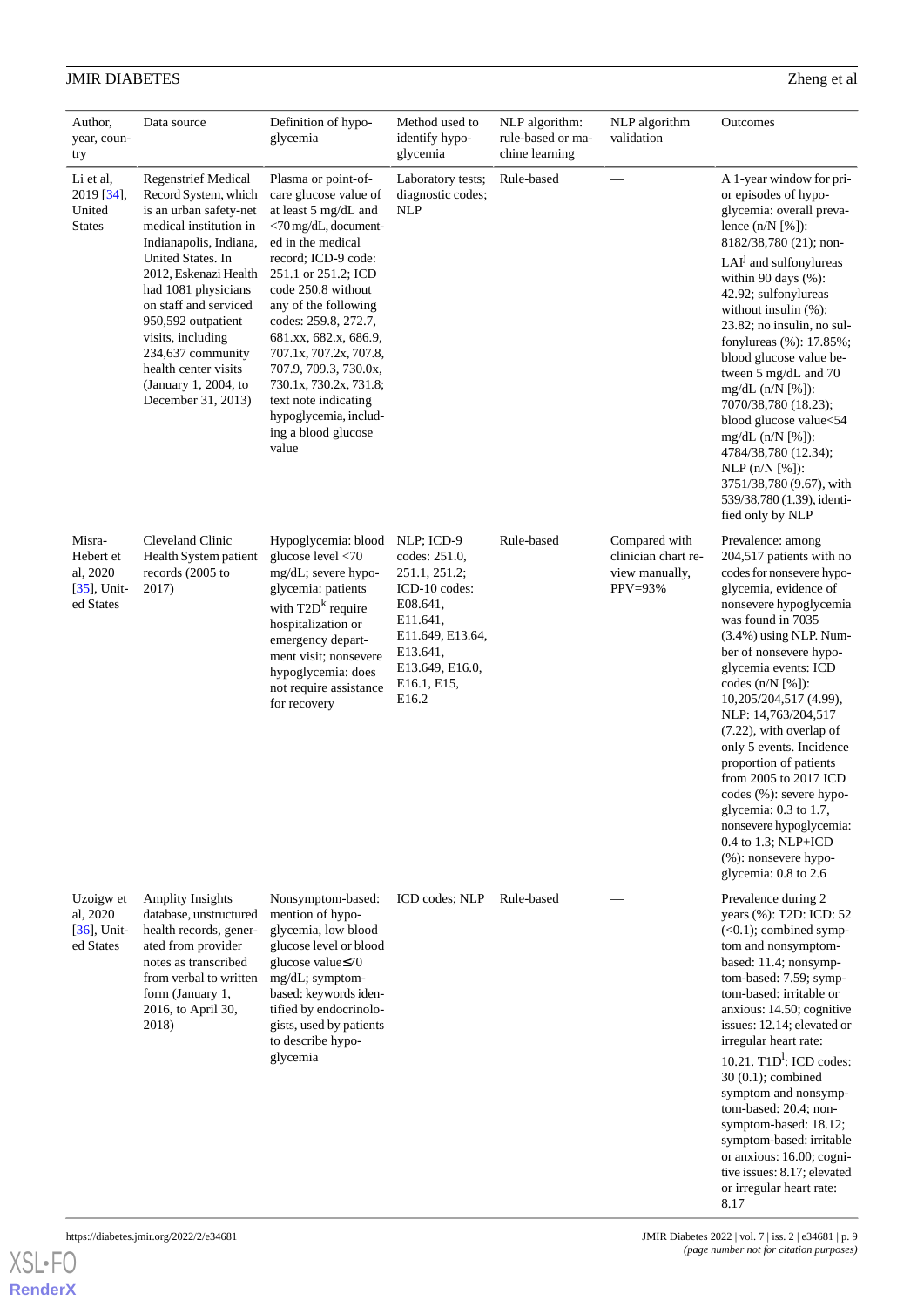| Author,<br>year, coun-<br>try                        | Data source                                                                                                                  | Definition of hypo-<br>glycemia                                  | Method used to<br>identify hypo-<br>glycemia                                            | NLP algorithm:<br>rule-based or ma-<br>chine learning | NLP algorithm<br>validation                                                                                             | Outcomes                                                                                                                                                                                                                                                                                                                                                                                                                                                                                    |
|------------------------------------------------------|------------------------------------------------------------------------------------------------------------------------------|------------------------------------------------------------------|-----------------------------------------------------------------------------------------|-------------------------------------------------------|-------------------------------------------------------------------------------------------------------------------------|---------------------------------------------------------------------------------------------------------------------------------------------------------------------------------------------------------------------------------------------------------------------------------------------------------------------------------------------------------------------------------------------------------------------------------------------------------------------------------------------|
| Ganz et al.<br>2014 [37],<br>United<br><b>States</b> | Humedica real-time<br>longitudinal clinical<br>data patient-level<br>EHR database (Jan-<br>uary 2008 to Decem-<br>ber $2011$ | Severe hypoglycemia:<br>blood glucose lev-<br>$el \leq 40$ mg/dL | ICD-9 codes<br>251.0x, 251.1x,<br>251.2x, or 250.3x<br>on different days;<br><b>NLP</b> | Rule-based                                            | The final algorithm<br>was validated by<br>manual review:<br>precision<br>$(PPV)=0.77$ , recall<br>$(sensitivity)=0.67$ | Posttitration follow-up<br>period (1.8 years): inci-<br>dence rate (per 100 pa-<br>tient-years; 95%<br>CI $=4.63(4.59-4.67)$ ; to-<br>tal severe hypoglycemia<br>rate (per 100 patient-<br>years)= $9.69$ (9.64-9.75).<br>Incidence rate for pa-<br>tients with history of se-<br>vere hypoglycemia<br>events (95% CI)=5.91<br>$(5.76-6.06)$ . Total severe<br>hypoglycemia rate for<br>patients with history of<br>severe hypoglycemia<br>events $(95\% \text{ CI})=9.00$<br>$(8.87-9.12)$ |

<sup>a</sup>EHR: electronic health record.

<sup>b</sup>ICD-9: International Classification of Diseases, Ninth Revision.

<sup>c</sup>PPV: positive predictive value.

d<sub>ICD</sub>: International Classification of Diseases.

<sup>e</sup>CPT: Current Procedures Terminology.

<sup>f</sup>EQW: exenatide once weekly.

<sup>g</sup>BI: basal insulin.

h<sub>ICD-10</sub>: International Classification of Diseases, Tenth Revision.

<sup>i</sup>IM: intramuscular.

<sup>J</sup>LAI: long-acting insulin.

<sup>k</sup>T2D: type 2 diabetes.

<sup>1</sup>T1D: type 1 diabetes.

## *Results*

## **Description of Included Studies**

All included studies (n=8) were conducted in the United States [[29](#page-13-10)[,31](#page-13-12)-[37\]](#page-13-18). The sample sizes were large, ranging from 6024 to 844,683. Of the 8 studies, 6 (75%) included only T2D [[29](#page-13-10)[,31](#page-13-12)-[33,](#page-13-14)[35](#page-13-16),[37\]](#page-13-18), 1 (13%) included both T1D and T2D [[36\]](#page-13-17), and 1 (13%) did not specify the type of diabetes [\[34](#page-13-15)]. The participants varied in age from 57 to 68 years, and 48.7% to 56% were women. Among the studies (7/8, 88%) that reported on ethnicity, the percentage of non-White participants ranged from 18.8% to 62%. Mean BMI ranged from 31.8 (SD 10.2) to 35.7 (SD 9.8) kg/m<sup>2</sup>, and mean  $HbA_{1c}$  ranged from 6.6% to 9.64%. Varied comorbidities were reported; for example, hypertension, hyperlipidemia, ischemic heart disease, and heart failure. Of the 8 studies, 4 (50%) provided diabetes-related complications, including retinopathy, neuropathy, and nephropathy [\[29](#page-13-10)[,31](#page-13-12),[33](#page-13-14),[34\]](#page-13-15); 6 (75%) reported that 1.6% to 100% of the participants injected insulin [[32-](#page-13-13)[37\]](#page-13-18); and 6 (75%) reported 4.4% to 100% sulfonylureas use [\[29](#page-13-10),[33](#page-13-14)[-37](#page-13-18)].

All the included studies (n=8) were retrospective cohort study designs, with the observational durations of the cohort ranging from 2 to 12 years. Population samples were obtained from varied EHR databases such as Optum Humedica [[29,](#page-13-10)[31](#page-13-12)[-33](#page-13-14),[37\]](#page-13-18),

[XSL](http://www.w3.org/Style/XSL)•FO **[RenderX](http://www.renderx.com/)**

Regenstrief [\[34](#page-13-15)], Cleveland Clinic Health System patient records [[35\]](#page-13-16), and Amplity Insights [[36\]](#page-13-17).

#### **Methods of Identifying Hypoglycemia**

All included studies used a combination of ICD codes and NLP to identify hypoglycemia; other methods were applied, including laboratory tests for plasma glucose measures ≤70 or <54 mg/dL [[33,](#page-13-14)[34\]](#page-13-15) and glucagon administration [\[33](#page-13-14)]. ICD-9 and ICD-10 codes used to identify hypoglycemia were described in detail by Misra-Hebert et al [\[35](#page-13-16)]. Of the 8 studies, 3 (38%) reported both serious (level 3) and mild or moderate hypoglycemia (levels 1 and 2) [\[29](#page-13-10),[31](#page-13-12)[,35](#page-13-16)], 1 (13%) reported both overall unspecified and severe hypoglycemia [[33\]](#page-13-14), and 3 (38%) reported data on unspecified hypoglycemia [[32,](#page-13-13)[34](#page-13-15)[,36](#page-13-17)], whereas 2 (25%) studies also reported symptom-based and nonsymptom-based hypoglycemia [\[32](#page-13-13),[36\]](#page-13-17).

## **NLP Algorithms Applied to Identify Hypoglycemia**

All included studies applied rule-based algorithms [\(Table 3\)](#page-10-0). The study by Misra-Hebert et al [\[35](#page-13-16)] described in detail the NLP steps, including splitting clinical notes into sentences and phrases, filtering sentences and phrases to those containing references to a hypoglycemia-related Unified Medical Language System [\[38](#page-14-0)] concept, identifying temporal phrases (identifying when the event occurred), and clarifying polarity (assertion or negation) into no, nonsevere, or severe event using both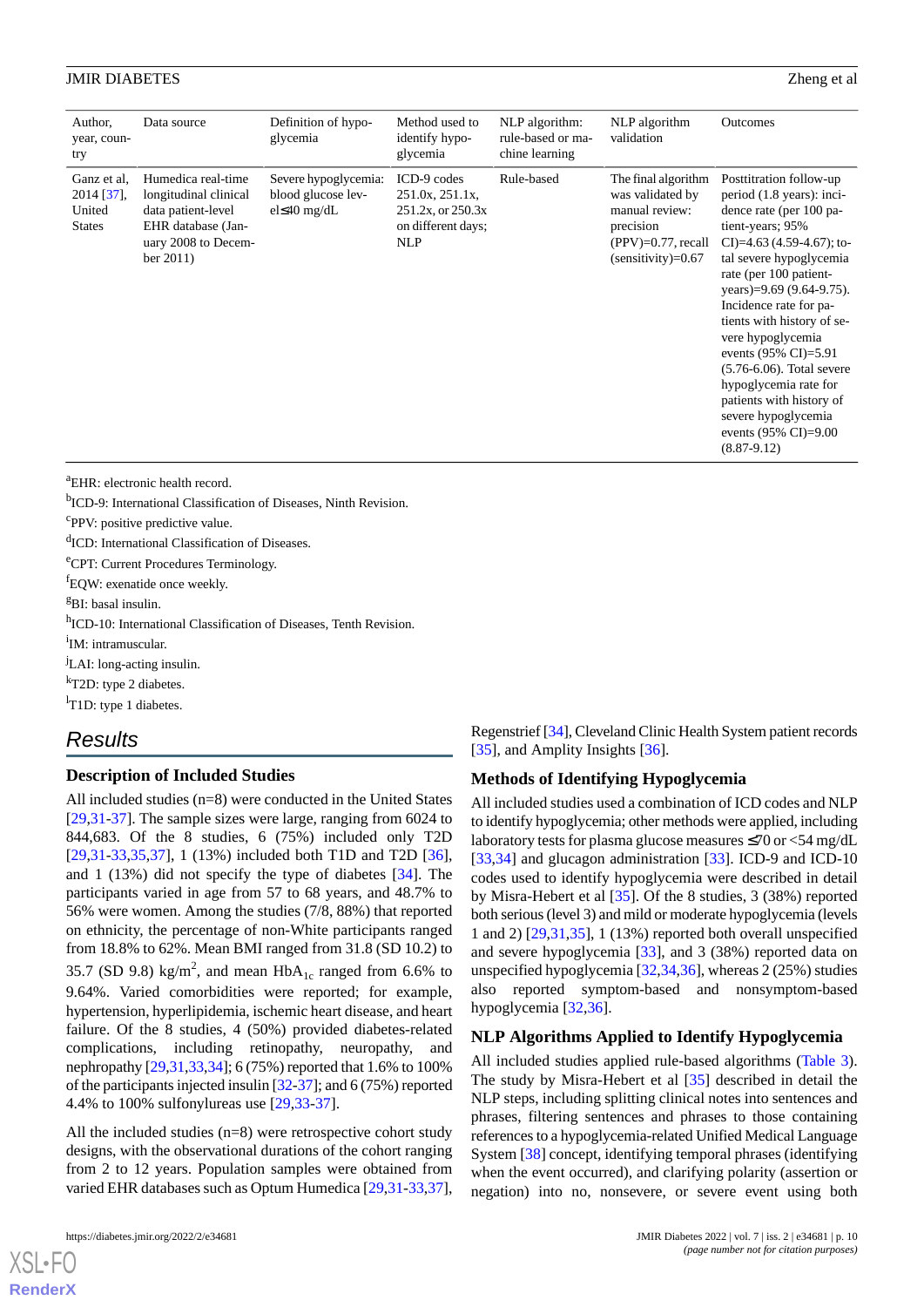rule-based algorithms. Li et al [[34\]](#page-13-15) identified hypoglycemia using a formally defined pattern (*regular expression*) [[39\]](#page-14-1) such as a *blood sugar word,* followed within 5 words by what could be a low blood sugar value represented by a number ranging from 10 to 69. Uzoigwe et al [\[36](#page-13-17)] identified keywords or concepts of interest related to both symptom-based and nonsymptom-based hypoglycemic events. The remaining studies (5/8, 63%) applied the same NLP algorithms to identify  $[29,31-33,37]$  $[29,31-33,37]$  $[29,31-33,37]$  $[29,31-33,37]$  $[29,31-33,37]$  $[29,31-33,37]$  $[29,31-33,37]$  (1) terms or concepts (eg, hypoglycemia), including alternative or incorrect spellings and abbreviations; (2) descriptive attributes of the hypoglycemia mention (eg,

seriousness, duration, and frequency); (3) sentiment of the mention (eg, denial, affirmation, and discussion); and (4) other contextual information (eg, note section headers and neighboring text).

Manual review of clinical notes was used as the gold standard to validate the NLP algorithms in 63% (5/8) of the studies. Of the 8 studies, 2 (25%) did not report validation of the algorithm, whereas in the 6 (75%) reporting studies, the precision (positive predictive value) for the hypoglycemia algorithm was 0.77% to 93% [\[29](#page-13-10),[31-](#page-13-12)[33](#page-13-14),[35,](#page-13-16)[37](#page-13-18)]. Of these 6 studies, 5 (83%) reported that the recall (sensitivity) was 0.67 [[29](#page-13-10)[,31](#page-13-12)-[33,](#page-13-14)[37](#page-13-18)].

<span id="page-10-0"></span>**Table 3.** Natural language processing (NLP) algorithms applied in the reviewed studies.

| Study                                                                                                                                 |            | NLP algorithm type Details of NLP algorithms                                                                                                                                                                                                                                                                                                                                                                                                                                                                                                                                                                                                                                      |
|---------------------------------------------------------------------------------------------------------------------------------------|------------|-----------------------------------------------------------------------------------------------------------------------------------------------------------------------------------------------------------------------------------------------------------------------------------------------------------------------------------------------------------------------------------------------------------------------------------------------------------------------------------------------------------------------------------------------------------------------------------------------------------------------------------------------------------------------------------|
| Ganz et al, 2014 [37];<br>Nunes et al. 2016 [31];<br>Nunes et al, 2017 [29];<br>Loughlin et al, 2018 [32];<br>Pettus et al, 2019 [33] | Rule-based | Identify terms consistent with hypoglycemia (including alternative or incorrect spellings and<br>$\bullet$<br>abbreviations)<br>Identify descriptive attributes of the hypoglycemia mention (eg, seriousness, duration, and<br>$\bullet$<br>frequency)<br>Identify sentiment of the mention (eg, denial and affirmation, including "has," "diagnosed,"<br>$\bullet$<br>and "present")<br>Identify contextual information (eg, note section headers and neighboring text). Sections such<br>$\bullet$<br>as "history of present illness," "assessment," "hospital course," "reason," "review of symptoms,"<br>and "chief complaint" generally reflected occurrence of hypoglycemia |
| Li et al, 2019 [34]                                                                                                                   | Rule-based | A formally defined pattern (regular expression), which identified clinical reports mentioning<br>$\bullet$<br>a "blood sugar word" followed within 5 words by what could be a low blood sugar value rep-<br>resented by a number ranging from 10 to 69                                                                                                                                                                                                                                                                                                                                                                                                                            |
| Misra-Hebert et al, 2020 Rule-based<br>$\left[35\right]$                                                                              |            | Split clinical notes into sentences and phrases<br>$\bullet$<br>Filter sentences and phrases to those containing a hypoglycemia-related Unified Medical<br>$\bullet$<br>Language System concept<br>Identify temporal phrases (when the event occurred)<br>$\bullet$<br>Classify polarity (assertion or negation) into no, nonsevere, and severe event<br>$\bullet$                                                                                                                                                                                                                                                                                                                |
| Uzoigwe et al, $2020$ [ $36$ ] Rule-based                                                                                             |            | Identify keywords or concepts of interest: symptom-based and nonsymptom-based hypoglycemic<br>$\bullet$<br>events                                                                                                                                                                                                                                                                                                                                                                                                                                                                                                                                                                 |
|                                                                                                                                       |            | Symptom-based terms: neuroglycopenic and adrenergic symptomology associated with hypo-<br>$\bullet$<br>glycemia.                                                                                                                                                                                                                                                                                                                                                                                                                                                                                                                                                                  |
|                                                                                                                                       |            | Adrenergic symptomology: elevated or irregular heart rate, sweating, tremor, trembling, tingling,<br>$\bullet$<br>or shaking, and vision impairment<br>Neuroglycopenic symptomology: cognitive issues, irritable or anxious, mood or behavior<br>$\bullet$<br>change+NOT substance abuse or alcohol, slurred speech+NOT stroke+NOT substance abuse<br>or alcohol                                                                                                                                                                                                                                                                                                                  |
|                                                                                                                                       |            | Nonsymptom-based definition:<br>$\bullet$                                                                                                                                                                                                                                                                                                                                                                                                                                                                                                                                                                                                                                         |
|                                                                                                                                       |            | Mention of "hypoglycemia"<br>$\bullet$<br>Relevant medical ontology such as "low glucose"<br>٠<br>A blood glucose laboratory value ≤70 mg/dL documented<br>$\bullet$                                                                                                                                                                                                                                                                                                                                                                                                                                                                                                              |

## **Prevalence or Incidence of Hypoglycemia**

The prevalence or the incidence of hypoglycemia largely varied across studies. All studies used a combination of NLP and other approaches (eg, ICD codes) to identify hypoglycemia. Overall, the prevalence rate of any condition of hypoglycemia was 3.4% to 46.2%, as reported by 50% (4/8) of the studies [\[31](#page-13-12),[33](#page-13-14)[,34](#page-13-15),[36\]](#page-13-17), and the incidence rate was 6.28% to 65.7%, as reported by 38% (3/8) of the studies [[29,](#page-13-10)[31](#page-13-12),[32](#page-13-13)]. The prevalence rate of nonsevere hypoglycemia was 0.1% to 3.4% [\[29](#page-13-10),[31,](#page-13-12)[35](#page-13-16)] and that of severe hypoglycemia was 5.1% to 18.7% [\[29](#page-13-10),[31,](#page-13-12)[33](#page-13-14),[37\]](#page-13-18). Of the 8 studies, 4 (50%) compared the prevalence or incidence of

hypoglycemia identified by NLP and ICD codes. In the study by Nunes et al  $(2016)$   $[31]$  $[31]$ , the prevalence rates of any hypoglycemia within the study period were 12.4%, 25.1%, and 32.2% for the ICD-9, NLP algorithm, and combined algorithm, respectively. Similarly, Misra-Hebert et al [\[35](#page-13-16)] found that NLP identified higher nonserious hypoglycemia events than ICD codes (14,763 vs 10,205 events) during the study period from 2005 to 2017; among 204,517 patients with no ICD codes for nonsevere hypoglycemia, evidence of nonsevere hypoglycemia was found in 7035 (3.44%) using NLP. Li et al [[34\]](#page-13-15) also showed that hypoglycemia was identified in 21% of the participants, with 9.67% identified only by NLP algorithms. In addition,

[XSL](http://www.w3.org/Style/XSL)•FO **[RenderX](http://www.renderx.com/)**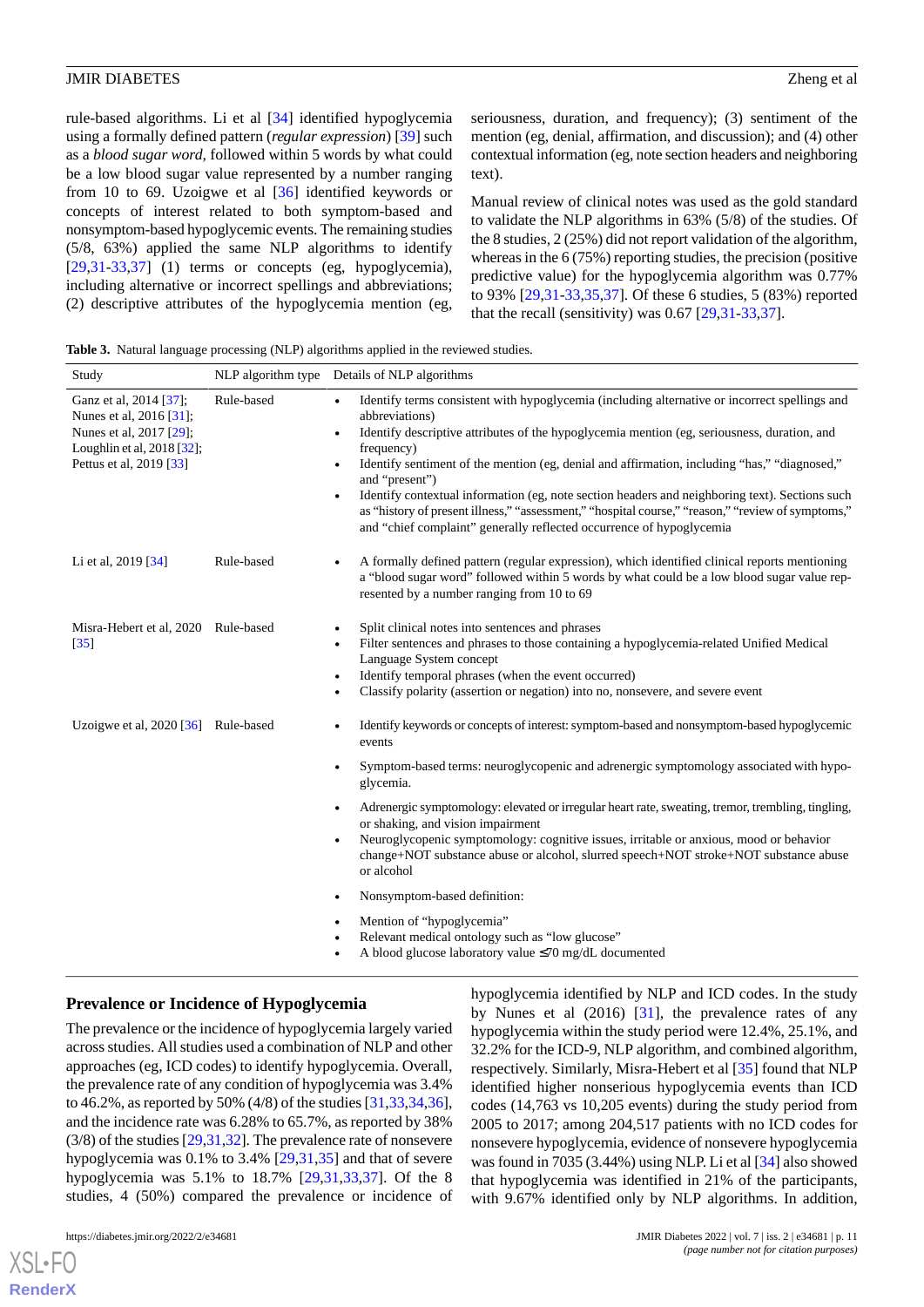Uzoigwe et al [[36\]](#page-13-17) found that the prevalence rates of hypoglycemia were 11.4% and <0.1% using NLP algorithms and ICD codes, respectively, in T2D; the prevalence rates were 20.4% and 0.1%, respectively, in T1D.

Using the combination of NLP and other approaches (eg, ICD codes) identified the highest prevalence or incidence of hypoglycemia compared with either method alone. Nunes et al [[31\]](#page-13-12) found that the prevalence rates of hypoglycemia were 12.4% for ICD codes, 25.1% for NLP algorithm, and 32.2% for combined algorithms; the incidence rates per 100 person-years were 2.3%, 4.8%, and 6.3% using ICD codes, NLP, and combined algorithms, respectively. Similarly, Misra-Hebert et al [\[35](#page-13-16)] identified that the incidence proportions of patients in the period from 2005 to 2017 were 0.4% and 1.3% for nonsevere hypoglycemia when using only ICD codes, whereas when NLP was added, the incidence proportions increased to 0.8% and 2.6%.

## *Discussion*

## **Principal Findings**

This systematic review aimed to synthesize the literature on the application of NLP to extract hypoglycemia from EHR clinical notes. Of the 8 studies, 4 (50%) reported that the prevalence rate of any level of hypoglycemia was 3.4% to 46.2%. Overall, the use of NLP to analyze clinical notes improved the capture of hypoglycemic events that may have been undocumented or missed using laboratory testing or ICD-9 and ICD-10 codes. The combination of NLP and other approaches significantly increased the identification of hypoglycemic events compared with individual methods. All reviewed studies applied rule-based NLP methods to identify hypoglycemia.

Previous reviews of the prevalence and incidence of hypoglycemia using NLP are limited. Our study found that the prevalence rate of any condition of hypoglycemia was 3.4% to 46.2%, whereas a previous review study reported that the prevalence rate of any condition of hypoglycemia ranged from 1% to 19% for studies using EHR as a data source [\[8](#page-12-7)]. In addition, 13% (1/8) of the studies in our review reported that symptom-based hypoglycemia—the estimated prevalence rate of hypoglycemia using combined symptom-based and nonsymptom-based definitions—was 20.4% (T1D) and 11.4% (T2D) [[36\]](#page-13-17), which is more prevalent than previous analyses without applying NLP for data extraction [[40,](#page-14-2)[41\]](#page-14-3).

All included studies (n=8) applied rule-based NLP to identify hypoglycemia. The main aim of our paper focused on the application of NLP algorithms to identify hypoglycemia and not on the method for developing algorithms. Published articles have reported developing machine learning or deep learning algorithms to identify hypoglycemia, but they did not report the incidence of hypoglycemia; therefore, we did not include such papers in our review. For example, Chen et al [\[42](#page-14-4)] incorporated 3 machine learning algorithms to detect hypoglycemia, including logistic regression, linear support vector machines, and random forest. The result showed that single cross-validation logistic regression with cost-sensitive

learning achieved the best performance with sensitivity of 0.693 and specificity of 0.974. In addition, Jin et al [\[43](#page-14-5)] developed and evaluated deep learning–based NLP systems to automatically detect hypoglycemia events from EHR narratives; they found that the convolutional neural network model yielded a promising performance with precision of 0.96 and recall of 0.86 in a 10-fold cross-validation setting. Furthermore, none of our reviewed studies applied the currently dominant method (eg, transformer models and transfer learning) in NLP research to identify hypoglycemia from EHR data. Our review indicated that the applications of NLP to identify hypoglycemia mainly use the rule-based system. Although machine learning– and deep learning–based algorithms have been developed, they have not been applied in clinical research.

A limitation of this review is the heterogeneity of the reported results. This heterogeneity prevents the estimation of the pooled incidence and prevalence of hypoglycemia in diabetes using NLP algorithms. In addition, excluding conference proceedings reduced the number of papers included. However, medical literature does not take conference proceedings into much consideration when making clinical decisions; therefore, conference proceedings are usually not included in a review paper in medical literature. However, in terms of clinical impacts, findings from the excluded conference proceedings would have more impact regarding the clinical decision of using NLP as a clinical algorithm, which can help patients or physicians to better identify high-risk hypoglycemia. To the best of our knowledge, this is the first systematic review to synthesize the prevalence and incidence of hypoglycemia using NLP in individuals with diabetes. All reviewed studies applied the combination of NLP with ICD codes and laboratory testing and identified higher incidence of hypoglycemia when using EHR data sources. This has significant clinical implications for the prevention and management of hypoglycemia; with the widespread use of EHRs, leveraging clinical notes significantly improves the identification of individuals with hypoglycemia. The preferred strategy is to use structured data (ICD codes), followed by using NLP to synthesize the unstructured data to pinpoint those at highest risk for hypoglycemia.

## **Conclusions**

In conclusion, our findings provided evidence that the application of NLP to analyze clinical notes improved the capture of hypoglycemic events, particularly when combined with ICD-9 and ICD-10 codes and laboratory testing. Identifying such patients with diabetes is important and necessary for characterizing treatment and unmet needs, thus preventing the adverse events and mortality associated with hypoglycemia. The current application of NLP in the identification of hypoglycemia still relies on the traditional rule-based methods; although machine learning– and deep learning–based algorithms have been developed, they have not been applied in clinical research. Future research should explore comparison of the rule-based systems, machine learning approaches, and deep learning–based NLP methods (eg, transformer models and transfer learning) to improve NLP efficiency.

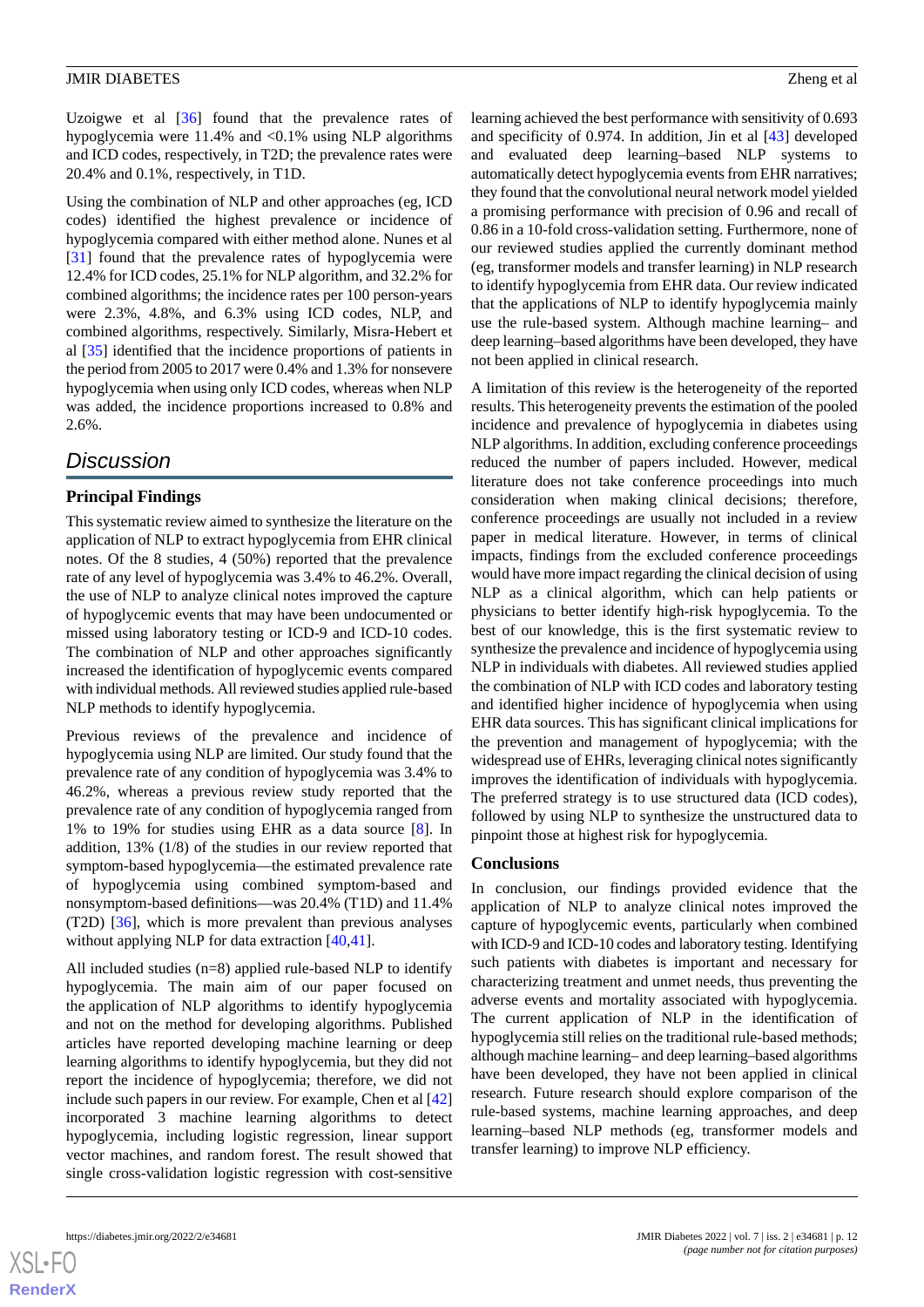## **Acknowledgments**

The authors acknowledge Emily M Pan and Yi Lan Zhang for their assistance with article screening during the manuscript revision.

## **Conflicts of Interest**

None declared.

## <span id="page-12-0"></span>**References**

- <span id="page-12-1"></span>1. Centers for Disease Control and Prevention. National Diabetes Statistics Report. Centers for Disease Control and Prevention. Atlanta, GA, USA: U.S. Dept of Health and Human Services; 2020. URL: [https://www.cdc.gov/diabetes/data/statistics-report/](https://www.cdc.gov/diabetes/data/statistics-report/index.html) [index.html](https://www.cdc.gov/diabetes/data/statistics-report/index.html) [accessed 2022-04-21]
- <span id="page-12-2"></span>2. Ogurtsova K, da Rocha Fernandes JD, Huang Y, Linnenkamp U, Guariguata L, Cho NH, et al. IDF Diabetes Atlas: global estimates for the prevalence of diabetes for 2015 and 2040. Diabetes Res Clin Pract 2017 Jun;128:40-50. [doi: [10.1016/j.diabres.2017.03.024](http://dx.doi.org/10.1016/j.diabres.2017.03.024)] [Medline: [28437734](http://www.ncbi.nlm.nih.gov/entrez/query.fcgi?cmd=Retrieve&db=PubMed&list_uids=28437734&dopt=Abstract)]
- <span id="page-12-3"></span>3. American Diabetes Association. Economic costs of diabetes in the U.S. in 2017. Diabetes Care 2018 May;41(5):917-928 [[FREE Full text](http://europepmc.org/abstract/MED/29567642)] [doi: [10.2337/dci18-0007](http://dx.doi.org/10.2337/dci18-0007)] [Medline: [29567642](http://www.ncbi.nlm.nih.gov/entrez/query.fcgi?cmd=Retrieve&db=PubMed&list_uids=29567642&dopt=Abstract)]
- <span id="page-12-4"></span>4. Lee AK, Warren B, Lee CJ, McEvoy JW, Matsushita K, Huang ES, et al. The association of severe hypoglycemia with incident cardiovascular events and mortality in adults with type 2 diabetes. Diabetes Care 2018 Jan;41(1):104-111 [\[FREE](http://europepmc.org/abstract/MED/29127240) [Full text\]](http://europepmc.org/abstract/MED/29127240) [doi: [10.2337/dc17-1669](http://dx.doi.org/10.2337/dc17-1669)] [Medline: [29127240](http://www.ncbi.nlm.nih.gov/entrez/query.fcgi?cmd=Retrieve&db=PubMed&list_uids=29127240&dopt=Abstract)]
- <span id="page-12-5"></span>5. Akirov A, Grossman A, Shochat T, Shimon I. Mortality among hospitalized patients with hypoglycemia: insulin related and noninsulin related. J Clin Endocrinol Metab 2017 Feb 01;102(2):416-424. [doi: [10.1210/jc.2016-2653\]](http://dx.doi.org/10.1210/jc.2016-2653) [Medline: [27854553](http://www.ncbi.nlm.nih.gov/entrez/query.fcgi?cmd=Retrieve&db=PubMed&list_uids=27854553&dopt=Abstract)]
- <span id="page-12-6"></span>6. Edridge CL, Dunkley AJ, Bodicoat DH, Rose TC, Gray LJ, Davies MJ, et al. Prevalence and incidence of hypoglycaemia in 532,542 people with type 2 diabetes on oral therapies and insulin: a systematic review and meta-analysis of population based studies. PLoS One 2015 Jun 10;10(6):e0126427 [[FREE Full text](https://dx.plos.org/10.1371/journal.pone.0126427)] [doi: [10.1371/journal.pone.0126427](http://dx.doi.org/10.1371/journal.pone.0126427)] [Medline: [26061690](http://www.ncbi.nlm.nih.gov/entrez/query.fcgi?cmd=Retrieve&db=PubMed&list_uids=26061690&dopt=Abstract)]
- <span id="page-12-7"></span>7. Silbert R, Salcido-Montenegro A, Rodriguez-Gutierrez R, Katabi A, McCoy RG. Hypoglycemia among patients with type 2 diabetes: epidemiology, risk factors, and prevention strategies. Curr Diab Rep 2018 Jun 21;18(8):53 [[FREE Full text](http://europepmc.org/abstract/MED/29931579)] [doi: [10.1007/s11892-018-1018-0](http://dx.doi.org/10.1007/s11892-018-1018-0)] [Medline: [29931579\]](http://www.ncbi.nlm.nih.gov/entrez/query.fcgi?cmd=Retrieve&db=PubMed&list_uids=29931579&dopt=Abstract)
- <span id="page-12-8"></span>8. Alwafi H, Alsharif AA, Wei L, Langan D, Naser AY, Mongkhon P, et al. Incidence and prevalence of hypoglycaemia in type 1 and type 2 diabetes individuals: a systematic review and meta-analysis. Diabetes Res Clin Pract 2020 Dec;170:108522. [doi: [10.1016/j.diabres.2020.108522](http://dx.doi.org/10.1016/j.diabres.2020.108522)] [Medline: [33096187](http://www.ncbi.nlm.nih.gov/entrez/query.fcgi?cmd=Retrieve&db=PubMed&list_uids=33096187&dopt=Abstract)]
- <span id="page-12-9"></span>9. Han K, Yun JS, Park YM, Ahn YB, Cho JH, Cha SA, et al. Development and validation of a risk prediction model for severe hypoglycemia in adult patients with type 2 diabetes: a nationwide population-based cohort study. Clin Epidemiol 2018 Oct 23;10:1545-1559 [[FREE Full text](https://dx.doi.org/10.2147/CLEP.S169835)] [doi: [10.2147/CLEP.S169835](http://dx.doi.org/10.2147/CLEP.S169835)] [Medline: [30425585\]](http://www.ncbi.nlm.nih.gov/entrez/query.fcgi?cmd=Retrieve&db=PubMed&list_uids=30425585&dopt=Abstract)
- <span id="page-12-12"></span><span id="page-12-11"></span><span id="page-12-10"></span>10. Karter AJ, Moffet HH, Liu JY, Lipska KJ. Surveillance of hypoglycemia-limitations of emergency department and hospital utilization data. JAMA Intern Med 2018 Jul 01;178(7):987-988 [[FREE Full text\]](http://europepmc.org/abstract/MED/29710182) [doi: [10.1001/jamainternmed.2018.1014](http://dx.doi.org/10.1001/jamainternmed.2018.1014)] [Medline: [29710182](http://www.ncbi.nlm.nih.gov/entrez/query.fcgi?cmd=Retrieve&db=PubMed&list_uids=29710182&dopt=Abstract)]
- <span id="page-12-13"></span>11. Yu KH, Beam AL, Kohane IS. Artificial intelligence in healthcare. Nat Biomed Eng 2018 Oct;2(10):719-731. [doi: [10.1038/s41551-018-0305-z](http://dx.doi.org/10.1038/s41551-018-0305-z)] [Medline: [31015651\]](http://www.ncbi.nlm.nih.gov/entrez/query.fcgi?cmd=Retrieve&db=PubMed&list_uids=31015651&dopt=Abstract)
- 12. MIT Critical Data. Secondary Analysis of Electronic Health Records. Cham, Switzerland: Springer; 2016.
- <span id="page-12-14"></span>13. Zhou L, Siddiqui T, Seliger SL, Blumenthal JB, Kang Y, Doerfler R, et al. Text preprocessing for improving hypoglycemia detection from clinical notes - a case study of patients with diabetes. Int J Med Inform 2019 Sep;129:374-380. [doi: [10.1016/j.ijmedinf.2019.06.020\]](http://dx.doi.org/10.1016/j.ijmedinf.2019.06.020) [Medline: [31445280](http://www.ncbi.nlm.nih.gov/entrez/query.fcgi?cmd=Retrieve&db=PubMed&list_uids=31445280&dopt=Abstract)]
- <span id="page-12-15"></span>14. Murdoch TB, Detsky AS. The inevitable application of big data to health care. JAMA 2013 Apr 03;309(13):1351-1352. [doi: [10.1001/jama.2013.393\]](http://dx.doi.org/10.1001/jama.2013.393) [Medline: [23549579](http://www.ncbi.nlm.nih.gov/entrez/query.fcgi?cmd=Retrieve&db=PubMed&list_uids=23549579&dopt=Abstract)]
- <span id="page-12-16"></span>15. Zheng Y, Siminerio LM, Krall J, Anton BB, Hodges JC, Bednarz L, et al. Applying real-world data to inform continuous glucose monitoring use in clinical practice. J Diabetes Sci Technol 2021 Jul;15(4):968-969 [[FREE Full text\]](http://europepmc.org/abstract/MED/33703933) [doi: [10.1177/1932296821997403\]](http://dx.doi.org/10.1177/1932296821997403) [Medline: [33703933\]](http://www.ncbi.nlm.nih.gov/entrez/query.fcgi?cmd=Retrieve&db=PubMed&list_uids=33703933&dopt=Abstract)
- <span id="page-12-17"></span>16. Elbattah M, Arnaud É, Gignon M, Dequen G. The role of text analytics in healthcare: a review of recent developments and applications. In: Proceedings of the 14th International Joint Conference on Biomedical Engineering Systems and Technologies. 2021 Presented at: BIOSTEC '21; February 11-13, 2021; Virtual p. 825-832. [doi: [10.5220/0010414508250832\]](http://dx.doi.org/10.5220/0010414508250832)
- 17. Hirschberg J, Manning CD. Advances in natural language processing. Science 2015 Jul 17;349(6245):261-266. [doi: [10.1126/science.aaa8685](http://dx.doi.org/10.1126/science.aaa8685)] [Medline: [26185244\]](http://www.ncbi.nlm.nih.gov/entrez/query.fcgi?cmd=Retrieve&db=PubMed&list_uids=26185244&dopt=Abstract)
- 18. Pivovarov R, Elhadad N. Automated methods for the summarization of electronic health records. J Am Med Inform Assoc 2015 Sep;22(5):938-947 [\[FREE Full text\]](http://europepmc.org/abstract/MED/25882031) [doi: [10.1093/jamia/ocv032\]](http://dx.doi.org/10.1093/jamia/ocv032) [Medline: [25882031\]](http://www.ncbi.nlm.nih.gov/entrez/query.fcgi?cmd=Retrieve&db=PubMed&list_uids=25882031&dopt=Abstract)

[XSL](http://www.w3.org/Style/XSL)•FO **[RenderX](http://www.renderx.com/)**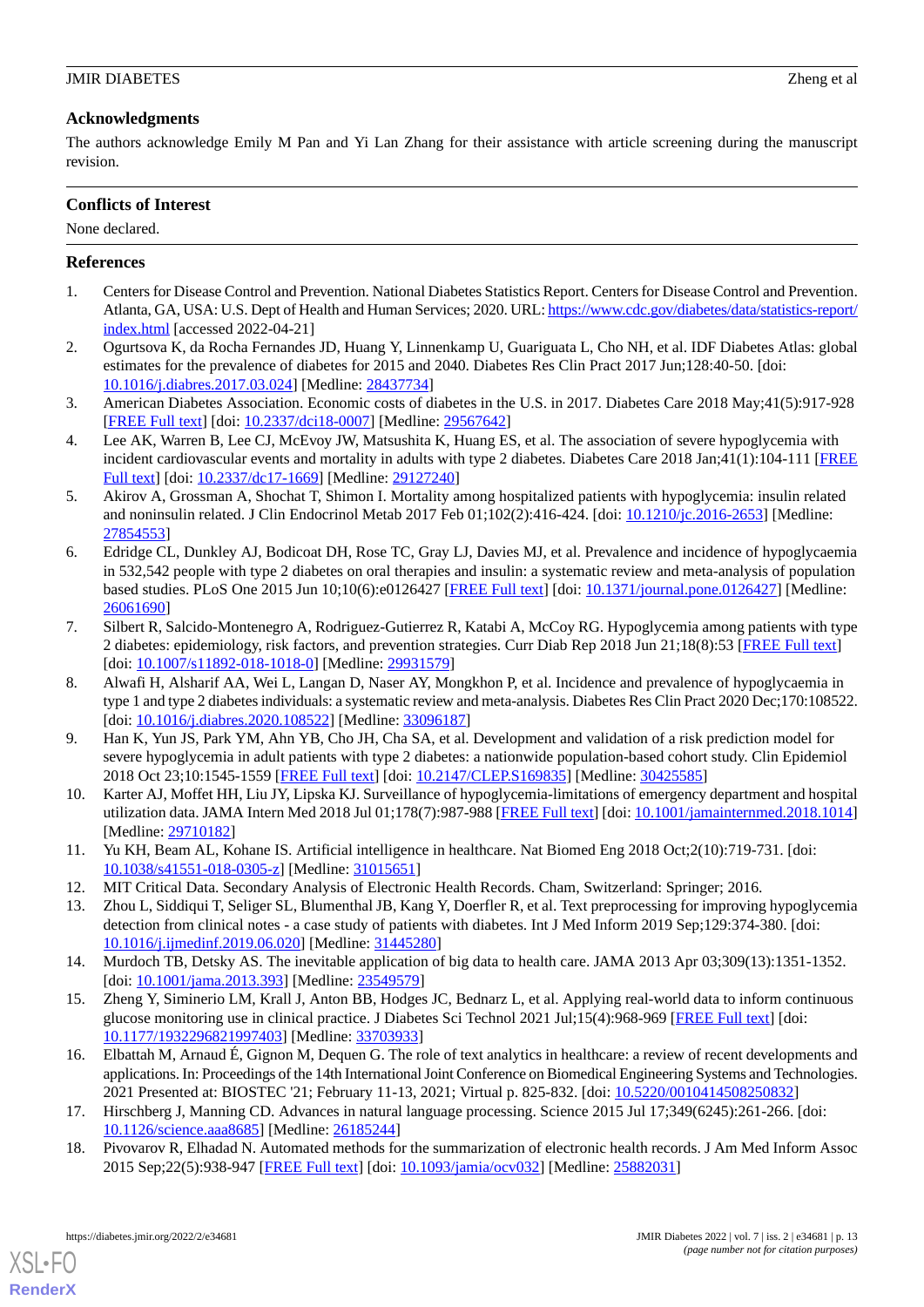- <span id="page-13-0"></span>19. Chen L, Guo U, Illipparambil LC, Netherton MD, Sheshadri B, Karu E, et al. Racing against the clock: internal medicine residents' time spent on electronic health records. J Grad Med Educ 2016 Feb;8(1):39-44 [[FREE Full text](http://europepmc.org/abstract/MED/26913101)] [doi: [10.4300/JGME-D-15-00240.1\]](http://dx.doi.org/10.4300/JGME-D-15-00240.1) [Medline: [26913101](http://www.ncbi.nlm.nih.gov/entrez/query.fcgi?cmd=Retrieve&db=PubMed&list_uids=26913101&dopt=Abstract)]
- <span id="page-13-1"></span>20. Olthof AW, Shouche P, Fennema EM, IJpma FF, Koolstra RH, Stirler VM, et al. Machine learning based natural language processing of radiology reports in orthopaedic trauma. Comput Methods Programs Biomed 2021 Sep;208:106304 [[FREE](https://linkinghub.elsevier.com/retrieve/pii/S0169-2607(21)00378-3) [Full text\]](https://linkinghub.elsevier.com/retrieve/pii/S0169-2607(21)00378-3) [doi: [10.1016/j.cmpb.2021.106304\]](http://dx.doi.org/10.1016/j.cmpb.2021.106304) [Medline: [34333208](http://www.ncbi.nlm.nih.gov/entrez/query.fcgi?cmd=Retrieve&db=PubMed&list_uids=34333208&dopt=Abstract)]
- <span id="page-13-3"></span><span id="page-13-2"></span>21. Johnson SB, Adekkanattu P, Campion Jr TR, Flory J, Pathak J, Patterson OV, et al. From sour grapes to low-hanging fruit: a case study demonstrating a practical strategy for natural language processing portability. AMIA Jt Summits Transl Sci Proc 2018 May 18;2017:104-112 [\[FREE Full text\]](http://europepmc.org/abstract/MED/29888051) [Medline: [29888051\]](http://www.ncbi.nlm.nih.gov/entrez/query.fcgi?cmd=Retrieve&db=PubMed&list_uids=29888051&dopt=Abstract)
- <span id="page-13-4"></span>22. Sholle ET, Pinheiro LC, Adekkanattu P, Davila MA, Johnson SB, Pathak J, et al. Underserved populations with missing race ethnicity data differ significantly from those with structured race/ethnicity documentation. J Am Med Inform Assoc 2019 Aug 01;26(8-9):722-729 [\[FREE Full text\]](http://europepmc.org/abstract/MED/31329882) [doi: [10.1093/jamia/ocz040](http://dx.doi.org/10.1093/jamia/ocz040)] [Medline: [31329882](http://www.ncbi.nlm.nih.gov/entrez/query.fcgi?cmd=Retrieve&db=PubMed&list_uids=31329882&dopt=Abstract)]
- <span id="page-13-5"></span>23. Tan WK, Hassanpour S, Heagerty PJ, Rundell SD, Suri P, Huhdanpaa HT, et al. Comparison of natural language processing rules-based and machine-learning systems to identify lumbar spine imaging findings related to low back pain. Acad Radiol 2018 Nov;25(11):1422-1432 [[FREE Full text\]](http://europepmc.org/abstract/MED/29605561) [doi: [10.1016/j.acra.2018.03.008\]](http://dx.doi.org/10.1016/j.acra.2018.03.008) [Medline: [29605561\]](http://www.ncbi.nlm.nih.gov/entrez/query.fcgi?cmd=Retrieve&db=PubMed&list_uids=29605561&dopt=Abstract)
- <span id="page-13-6"></span>24. Chen L, Gu Y, Ji X, Lou C, Sun Z, Li H, et al. Clinical trial cohort selection based on multi-level rule-based natural language processing system. J Am Med Inform Assoc 2019 Nov 01;26(11):1218-1226 [[FREE Full text](http://europepmc.org/abstract/MED/31300825)] [doi: [10.1093/jamia/ocz109](http://dx.doi.org/10.1093/jamia/ocz109)] [Medline: [31300825](http://www.ncbi.nlm.nih.gov/entrez/query.fcgi?cmd=Retrieve&db=PubMed&list_uids=31300825&dopt=Abstract)]
- <span id="page-13-7"></span>25. Sulieman L, Gilmore D, French C, Cronin RM, Jackson GP, Russell M, et al. Classifying patient portal messages using Convolutional Neural Networks. J Biomed Inform 2017 Oct;74:59-70 [[FREE Full text](https://linkinghub.elsevier.com/retrieve/pii/S1532-0464(17)30197-1)] [doi: [10.1016/j.jbi.2017.08.014\]](http://dx.doi.org/10.1016/j.jbi.2017.08.014) [Medline: [28864104](http://www.ncbi.nlm.nih.gov/entrez/query.fcgi?cmd=Retrieve&db=PubMed&list_uids=28864104&dopt=Abstract)]
- <span id="page-13-8"></span>26. Wu S, Roberts K, Datta S, Du J, Ji Z, Si Y, et al. Deep learning in clinical natural language processing: a methodical review. J Am Med Inform Assoc 2020 Mar 01;27(3):457-470 [[FREE Full text\]](http://europepmc.org/abstract/MED/31794016) [doi: [10.1093/jamia/ocz200\]](http://dx.doi.org/10.1093/jamia/ocz200) [Medline: [31794016](http://www.ncbi.nlm.nih.gov/entrez/query.fcgi?cmd=Retrieve&db=PubMed&list_uids=31794016&dopt=Abstract)]
- <span id="page-13-9"></span>27. Rasmy L, Xiang Y, Xie Z, Tao C, Zhi D. Med-BERT: pretrained contextualized embeddings on large-scale structured electronic health records for disease prediction. NPJ Digit Med 2021 May 20;4(1):86 [[FREE Full text](https://doi.org/10.1038/s41746-021-00455-y)] [doi: [10.1038/s41746-021-00455-y\]](http://dx.doi.org/10.1038/s41746-021-00455-y) [Medline: [34017034\]](http://www.ncbi.nlm.nih.gov/entrez/query.fcgi?cmd=Retrieve&db=PubMed&list_uids=34017034&dopt=Abstract)
- <span id="page-13-10"></span>28. Devlin J, Chang MW, Lee K, Toutanova K. BERT: pre-training of deep bidirectional transformers for language understanding. In: Proceedings of the 2019 Conference of the North American Chapter of the Association for Computational Linguistics: Human Language Technologies. 2019 Presented at: NAACL '19; June 2-7, 2019; Minneapolis, MN, USA p. 4171-4186 URL: <https://aclanthology.org/N19-1423.pdf> [doi: [10.18653/v1/N19-1423\]](http://dx.doi.org/10.18653/v1/N19-1423)
- <span id="page-13-12"></span><span id="page-13-11"></span>29. Nunes AP, Iglay K, Radican L, Engel SS, Yang J, Doherty MC, et al. Hypoglycaemia seriousness and weight gain as determinants of cardiovascular disease outcomes among sulfonylurea users. Diabetes Obes Metab 2017 Oct;19(10):1425-1435. [doi: [10.1111/dom.13000](http://dx.doi.org/10.1111/dom.13000)] [Medline: [28497592](http://www.ncbi.nlm.nih.gov/entrez/query.fcgi?cmd=Retrieve&db=PubMed&list_uids=28497592&dopt=Abstract)]
- <span id="page-13-13"></span>30. Bramer WM. Serving Evidence Syntheses: improving literature retrieval in systematic reviews. Erasmus University Rotterdam. 2019 Oct 29. URL: <https://repub.eur.nl/pub/120107> [accessed 2022-05-06]
- <span id="page-13-14"></span>31. Nunes AP, Yang J, Radican L, Engel SS, Kurtyka K, Tunceli K, et al. Assessing occurrence of hypoglycemia and its severity from electronic health records of patients with type 2 diabetes mellitus. Diabetes Res Clin Pract 2016 Nov;121:192-203. [doi: [10.1016/j.diabres.2016.09.012\]](http://dx.doi.org/10.1016/j.diabres.2016.09.012) [Medline: [27744128\]](http://www.ncbi.nlm.nih.gov/entrez/query.fcgi?cmd=Retrieve&db=PubMed&list_uids=27744128&dopt=Abstract)
- 32. Loughlin AM, Qiao Q, Nunes AP, Ezzy SM, Yochum L, Clifford CR, et al. Effectiveness and tolerability of therapy with once-weekly exenatide versus basal insulin among injectable-naive patients with type 2 diabetes in a real-world setting in the United States. Diabetes Spectr 2018 May;31(2):129-137 [\[FREE Full text\]](http://europepmc.org/abstract/MED/29773932) [doi: [10.2337/ds16-0081](http://dx.doi.org/10.2337/ds16-0081)] [Medline: [29773932\]](http://www.ncbi.nlm.nih.gov/entrez/query.fcgi?cmd=Retrieve&db=PubMed&list_uids=29773932&dopt=Abstract)
- <span id="page-13-16"></span><span id="page-13-15"></span>33. Pettus J, Roussel R, Liz Zhou F, Bosnyak Z, Westerbacka J, Berria R, et al. Rates of hypoglycemia predicted in patients with type 2 diabetes on insulin Glargine 300 U/ml versus first- and second-generation basal insulin analogs: the real-world LIGHTNING study. Diabetes Ther 2019 Apr;10(2):617-633 [\[FREE Full text](http://europepmc.org/abstract/MED/30767173)] [doi: [10.1007/s13300-019-0568-8](http://dx.doi.org/10.1007/s13300-019-0568-8)] [Medline: [30767173](http://www.ncbi.nlm.nih.gov/entrez/query.fcgi?cmd=Retrieve&db=PubMed&list_uids=30767173&dopt=Abstract)]
- <span id="page-13-17"></span>34. Li X, Yu S, Zhang Z, Radican L, Cummins J, Engel SS, et al. Predictive modeling of hypoglycemia for clinical decision support in evaluating outpatients with diabetes mellitus. Curr Med Res Opin 2019 Nov;35(11):1885-1891. [doi: [10.1080/03007995.2019.1636016\]](http://dx.doi.org/10.1080/03007995.2019.1636016) [Medline: [31234649\]](http://www.ncbi.nlm.nih.gov/entrez/query.fcgi?cmd=Retrieve&db=PubMed&list_uids=31234649&dopt=Abstract)
- <span id="page-13-18"></span>35. Misra-Hebert AD, Milinovich A, Zajichek A, Ji X, Hobbs TD, Weng W, et al. Natural language processing improves detection of nonsevere hypoglycemia in medical records versus coding alone in patients with type 2 diabetes but does not improve prediction of severe hypoglycemia events: an analysis using the electronic medical record in a large health system. Diabetes Care 2020 Aug;43(8):1937-1940 [[FREE Full text\]](http://europepmc.org/abstract/MED/32414887) [doi: [10.2337/dc19-1791](http://dx.doi.org/10.2337/dc19-1791)] [Medline: [32414887\]](http://www.ncbi.nlm.nih.gov/entrez/query.fcgi?cmd=Retrieve&db=PubMed&list_uids=32414887&dopt=Abstract)
- 36. Uzoigwe C, Hamersky CM, Arbit DI, Weng W, Radin MS. Assessing prevalence of hypoglycemia in a medical transcription database. Diabetes Metab Syndr Obes 2020 Jun 24;13:2209-2216 [[FREE Full text](https://dx.doi.org/10.2147/DMSO.S235298)] [doi: [10.2147/DMSO.S235298\]](http://dx.doi.org/10.2147/DMSO.S235298) [Medline: [32612376](http://www.ncbi.nlm.nih.gov/entrez/query.fcgi?cmd=Retrieve&db=PubMed&list_uids=32612376&dopt=Abstract)]
- 37. Ganz ML, Wintfeld NS, Li Q, Lee YC, Gatt E, Huang JC. Severe hypoglycemia rates and associated costs among type 2 diabetics starting basal insulin therapy in the United States. Curr Med Res Opin 2014 Oct;30(10):1991-2000. [doi: [10.1185/03007995.2014.936930\]](http://dx.doi.org/10.1185/03007995.2014.936930) [Medline: [24945720\]](http://www.ncbi.nlm.nih.gov/entrez/query.fcgi?cmd=Retrieve&db=PubMed&list_uids=24945720&dopt=Abstract)

[XSL](http://www.w3.org/Style/XSL)•FO **[RenderX](http://www.renderx.com/)**